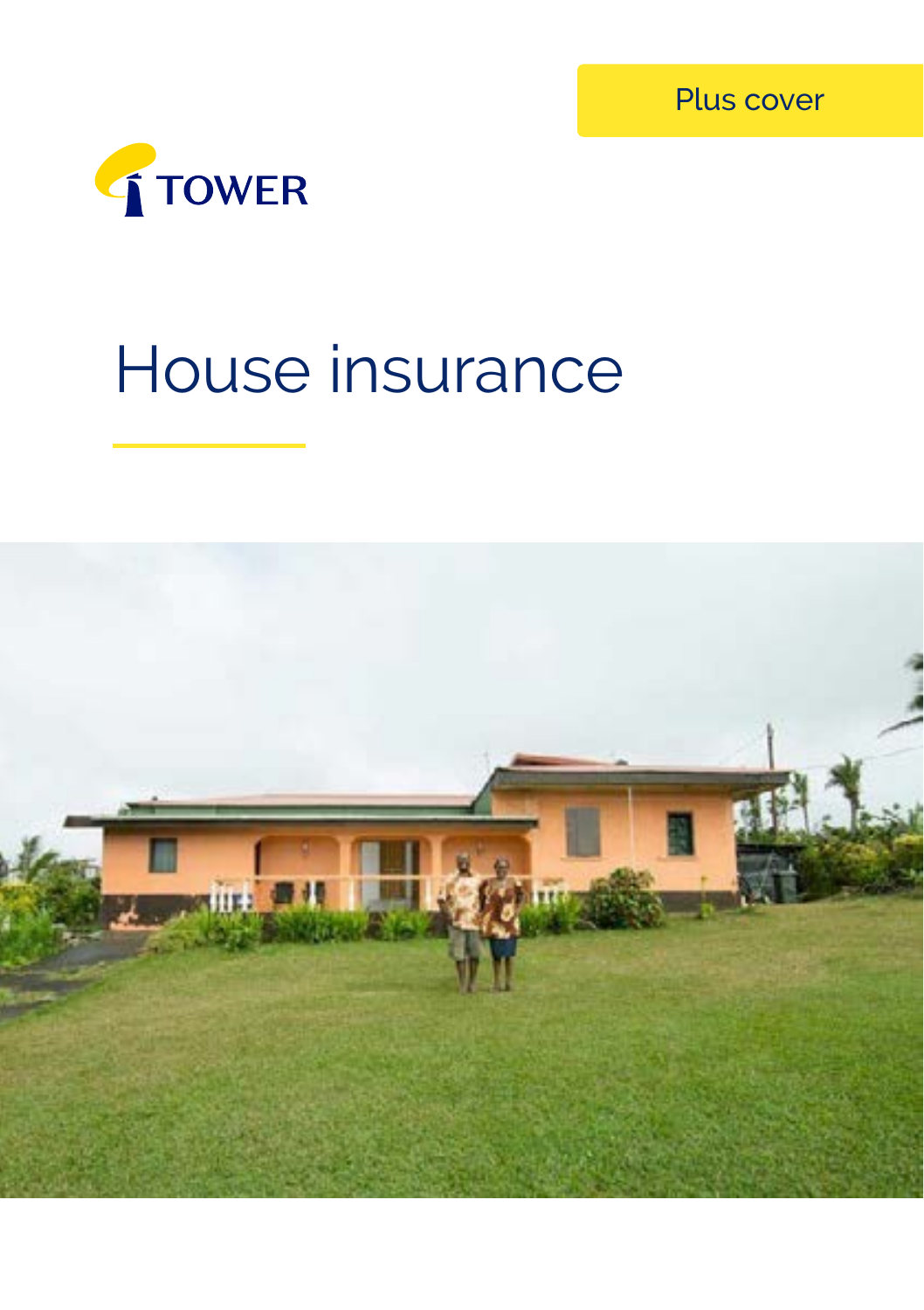# **Welcome to Tower.**

## **Thanks for putting your trust in us to help look after your valuable assets.**

This is your Plus cover policy wording, underwritten by Tower Insurance (Vanuatu) Limited.

## **We want to make insurance simple and easy.**

That's why we've removed all the confusing language and made it easier to see what is (and isn't) covered under each section.

We've also included a handy table that shows you how our different policies compare.

It's just one thing we do to give you a little more confidence in your insurance cover.

- **1. Start here**  These are the basics of your policy.
- **2. These are your benefits** What you're covered for on page 11.
- **3. Responsibilities and exclusions** What you must do, and what isn't covered on page 20.
- **4. Making a claim** Information about making your claim with us on page 28.

## **5. Other stuff**

This is important too, like what to do if you have a concern on page 35.

**6. Glossary**  Some words have special meanings on page 39.

As part of our commitment to you, this document meets the WriteMark Plain Language Standard. The WriteMark is a quality mark awarded to documents that achieve a high standard of plain language.

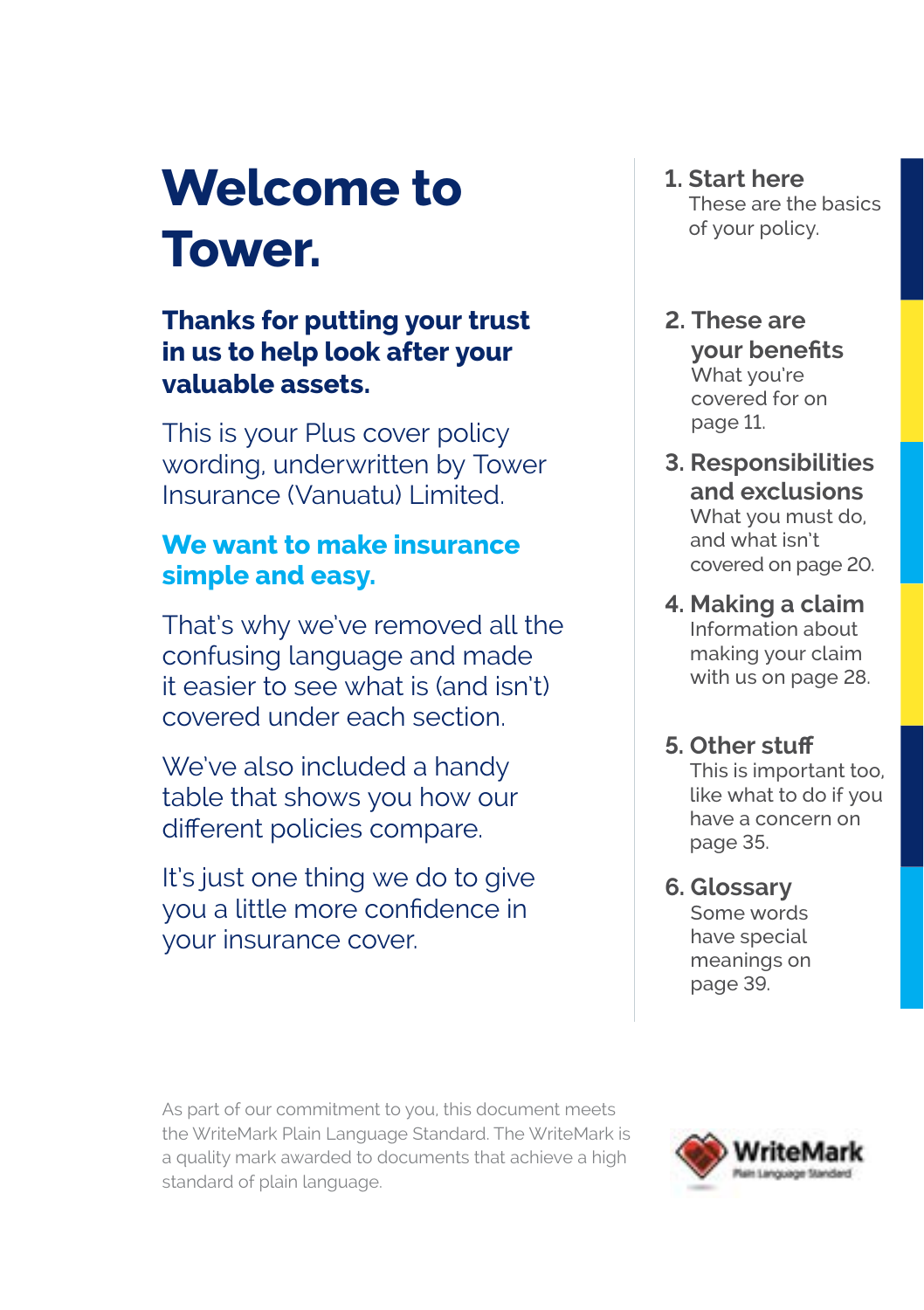## **Contents**

| Welcome to Tower 2                                                                                                                                                                                                                                                                                                                                 |
|----------------------------------------------------------------------------------------------------------------------------------------------------------------------------------------------------------------------------------------------------------------------------------------------------------------------------------------------------|
| Compare your benefits 4                                                                                                                                                                                                                                                                                                                            |
| How your policy works 6                                                                                                                                                                                                                                                                                                                            |
| Words with special meaning  6                                                                                                                                                                                                                                                                                                                      |
|                                                                                                                                                                                                                                                                                                                                                    |
| What your house is insured for<br>8                                                                                                                                                                                                                                                                                                                |
| What your house policy does and<br>does not cover<br>8                                                                                                                                                                                                                                                                                             |
| What we cover 8                                                                                                                                                                                                                                                                                                                                    |
| What we do not cover9                                                                                                                                                                                                                                                                                                                              |
| We apply an additional excess when<br>your house is left unoccupied10                                                                                                                                                                                                                                                                              |
| What your house can be used for . 10                                                                                                                                                                                                                                                                                                               |
| Your policy includes automatic                                                                                                                                                                                                                                                                                                                     |
|                                                                                                                                                                                                                                                                                                                                                    |
| Earthquake 11<br>Gradual damage to your house 11<br>House under minor alteration 12<br>Keys and locks lost or stolen 13<br>Landscaping 13<br>Liability protection  14<br>No claims bonus<br>14<br>One event - one excess<br>14<br>Riot, strike, civil commotion<br>15<br>Stress benefit lump<br>15<br>sum payment<br>15<br>Temporary accommodation |
| Optional benefits 17<br>Domestic workmen's compensation                                                                                                                                                                                                                                                                                            |

|  | DUTICSEC WOLNTICH'S COMPONSCION |
|--|---------------------------------|
|  |                                 |

| Gale, windstorm,<br>hurricane, cyclone 17<br>Landlord's whiteware                                                                                                           |
|-----------------------------------------------------------------------------------------------------------------------------------------------------------------------------|
| and window coverings 19                                                                                                                                                     |
| Loss of rent for damage<br>to your house 19                                                                                                                                 |
| What you're not covered for 20                                                                                                                                              |
| You have certain<br>responsibilities 26                                                                                                                                     |
| Make sure you have enough cover                                                                                                                                             |
| How to make a claim 28<br>You have certain responsibilities at<br>How we'll look after your claim30<br>What excesses you may<br>How we'll settle your claim 31              |
|                                                                                                                                                                             |
| Other important information 36<br>You can cancel this policy 36<br>Free look period 36<br>Making changes to this policy36<br>Other parties with<br>a financial interest 37  |
| This policy is under Vanuatu law. . 37<br>Vanuatu has jurisdiction37<br>Vanuatu currency and taxes apply<br>How we'll communicate<br>Talk to us if you have a concern. . 38 |
|                                                                                                                                                                             |
|                                                                                                                                                                             |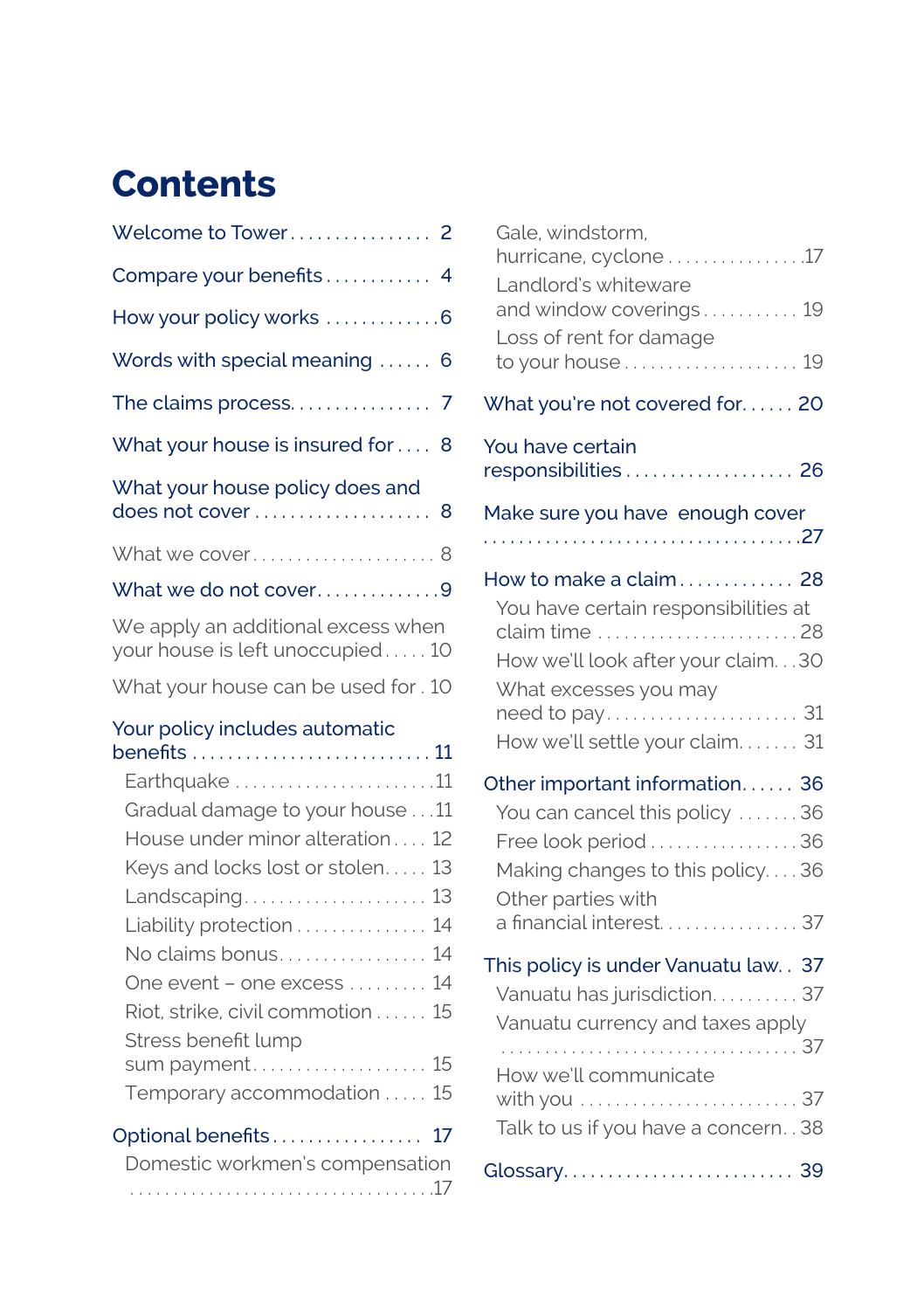## **Compare your benefits**

Choosing what's right for you can be difficult, but we've made it easy with this comparison table.

This is summary only. You can find full details of your cover beginning from page 8 of this document.

You've chosen Plus cover. If you'd like to change your level of cover, please call us on **+678 22101.**

|                                    | Plus cover                    | <b>Standard cover</b>                                    |
|------------------------------------|-------------------------------|----------------------------------------------------------|
| Basis of settlement                | Replacement to sum<br>insured | Replacement to sum<br>$\overline{\mathsf{x}}$<br>insured |
| Earthquake                         |                               |                                                          |
| One event - one excess             |                               |                                                          |
| Liability protection               | Vt50,000,000                  | Vt50,000,000                                             |
| No claims bonus                    |                               |                                                          |
| Gradual damage to your<br>house    | Vt150,000                     | X                                                        |
| Landscaping                        | Vt125,000                     | X                                                        |
| Temporary<br>accommodation         | Vt750.000                     | Vt400.000                                                |
| Keys and locks lost or<br>stolen   | Vt40.000                      | Vt40.000                                                 |
| House under minor<br>alteration    | Vt1,500,000                   | Vt750,000                                                |
| Riot, strike, civil<br>commotion   |                               |                                                          |
| Stress benefit lump sum<br>payment | Vt75.000                      | X                                                        |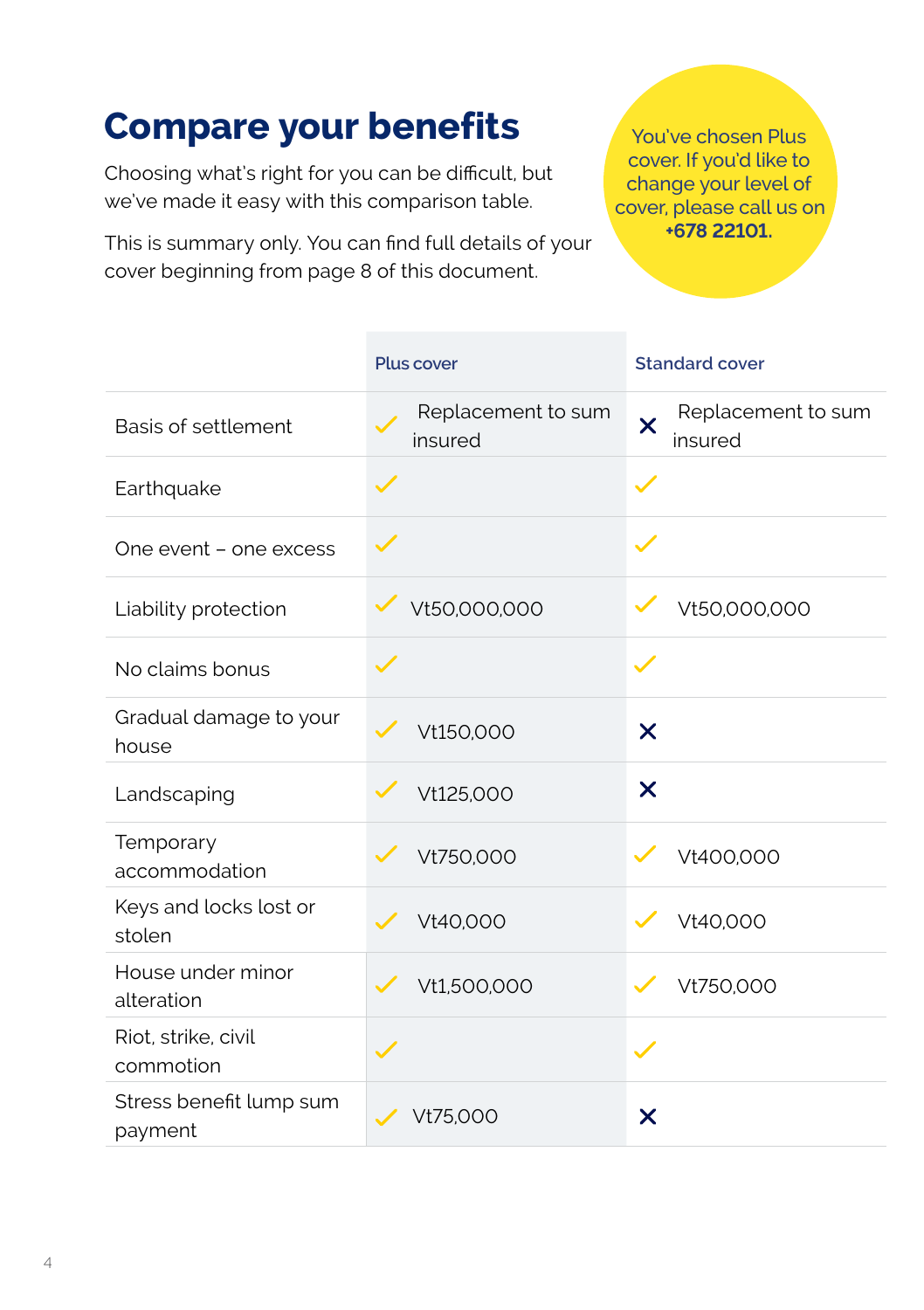| <b>Optional benefits</b>                     |             |             |
|----------------------------------------------|-------------|-------------|
| Domestic workmen's<br>compensation           |             |             |
| Loss of rent for damage<br>to your house     |             |             |
| Landlord's whiteware and<br>window coverings | Vt600.000   | Vt600.000   |
| Gale, windstorm.<br>hurricane, cyclone       |             |             |
| Garden retaining walls                       | Sum insured | Sum insured |
| Special features                             | Sum insured | Sum insured |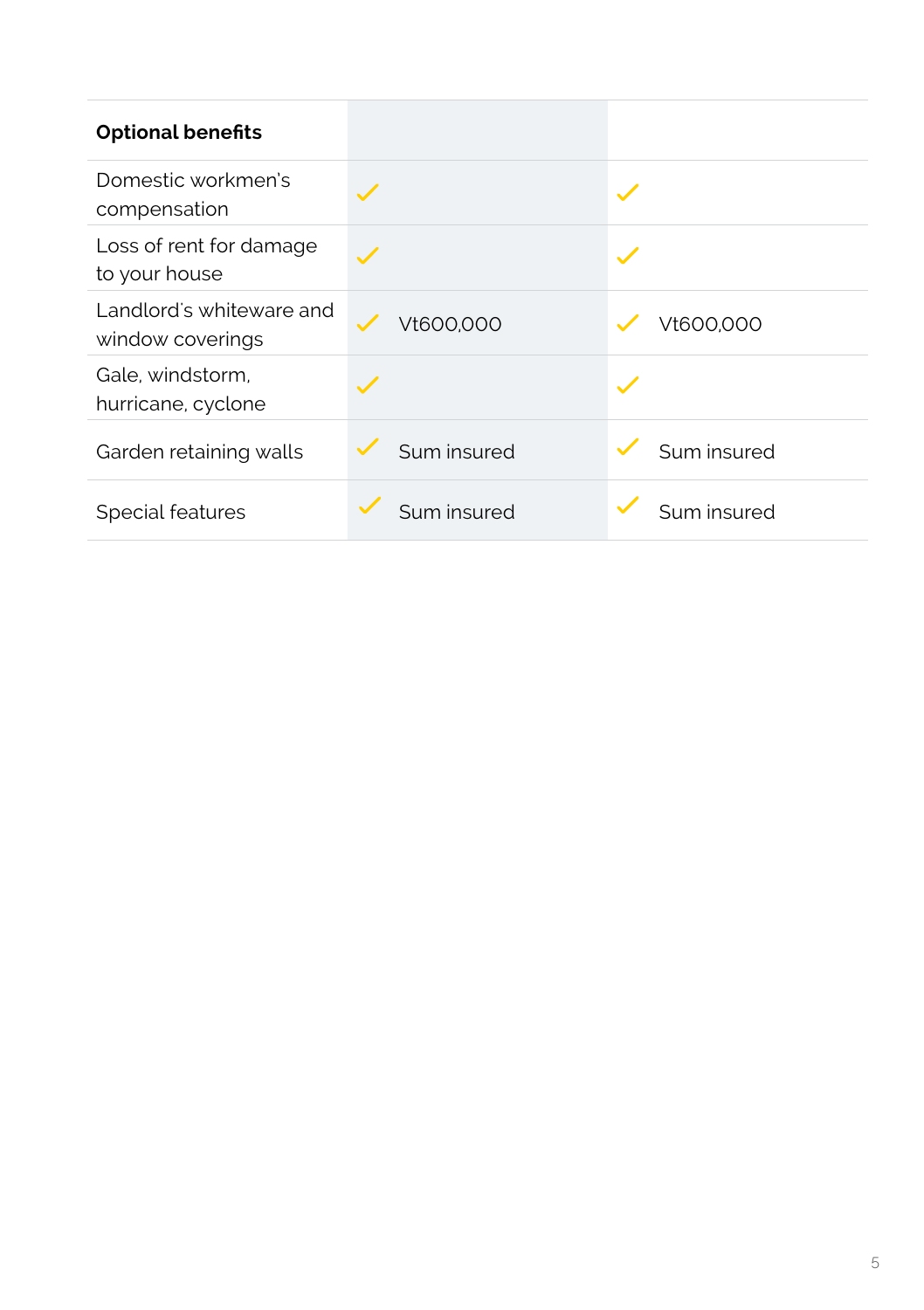## <span id="page-5-0"></span>**How your policy works**

Your Tower House Insurance - Plus cover consists of two documents: this policy wording and your certificate of insurance.

Make sure you read your policy wording and your certificate of insurance so you understand what you're covered for and what your responsibilities are.

This policy wording describes the benefits, exclusions, responsibilities and limits of your cover.

Your certificate of insurance tells you what assets are covered, what level of cover applies and whether any special terms and conditions apply.

We agree to cover you according to the terms outlined in these two documents, as long as you've paid the premium due.

Please check we've got things correct, if you find an error of any sort, if your needs are not met or if you're in doubt then please contact us on **+678 22101** or at contactus[@towerinsurance.com.vu](http://@towerinsurance.com.vu).

## **Words with special meaning**

In this policy some words have a special meaning, for example, "loss". You can find out what all of those words are and what they mean in the *Glossary* on page 38.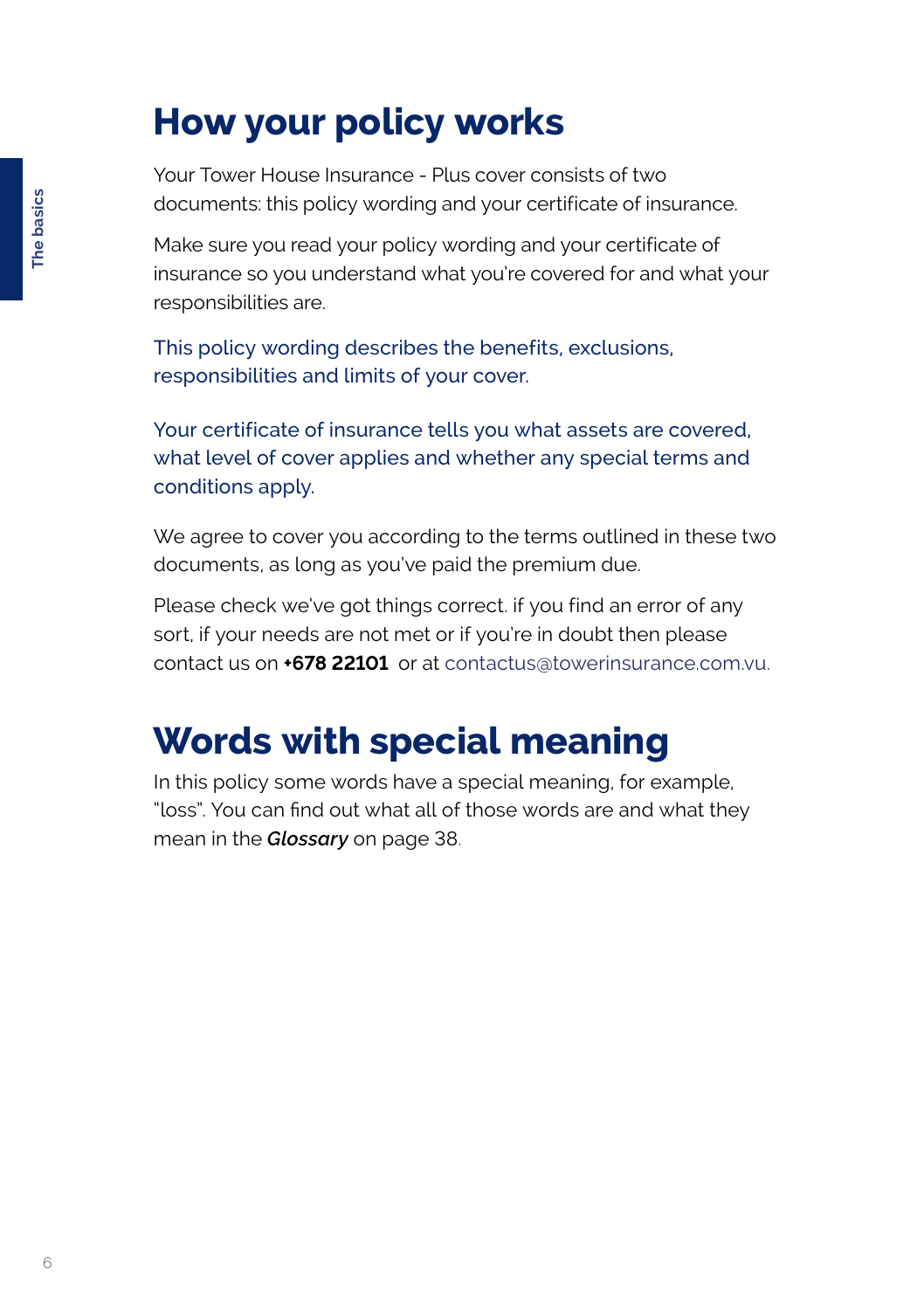## **The claims process**

Here's hoping you never have to claim. But if life doesn't go to plan, we'll be ready. Here's what to do and when.

#### What you do

- Make sure you're safe
- Make sure your property is safe
- Call the police if required
- Take photos of the damage if you can
- Call us if you need immediate assistance



**1.**

- Check your policy wordings
- Collect up any documents required
- Start an inventory of losses
- Call us or go online to [towerinsurance.com.vu](http:// towerinsurance.com.vu )

#### What we'll do

• Explain how the claims process works



• We may ask for more information

• Lodge the claim with you

- Tell you what's going to happen next
- Arrange an assessor if required
- Decide whether the claim fits the terms of your policy
- Clearly explain why if the claim doesn't fit the policy



- Process your claim as fast as we can
- Keep you informed of what's happening
- Settle your claim as soon as we can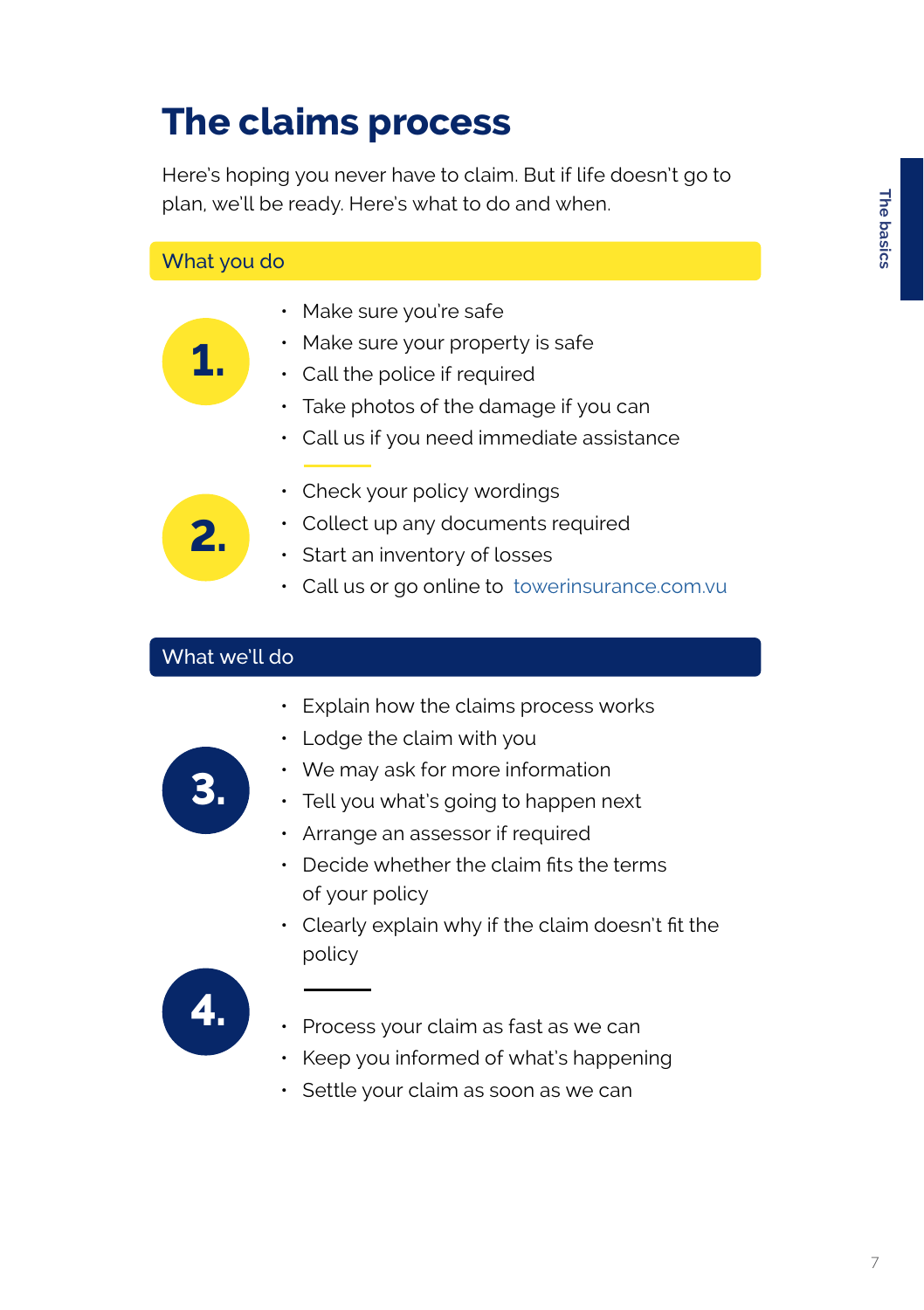## **What your house is insured for**

## **Your house is covered for loss.**

Loss means sudden and accidental physical loss or sudden and accidental physical damage occurring during the period of insurance in Vanuatu.

We've included limits and exclusions to your house cover throughout this policy wording and on your certificate of insurance.

This is an important part of your policy wording. Please read and understand it. If any of this document doesn't make sense, please call us on **+678 22101** or at [contactus@towerinsurance.](http://contactus@towerinsurance.com.vu) [com.vu](http://contactus@towerinsurance.com.vu) and we'll explain it to you.

## **What your house policy does and does not cover**

## **What we cover**

We cover your house meaning the domestic buildings you own at the situation shown on your certificate of insurance including its:

- 1. fixtures and fittings permanently attached, plumbed or wired within the domestic buildings
- 2. fitted floor coverings (including glued, smooth edge or tacked carpet)
- 3. gates, sealed paths, free standing walls and fences
- 4. decks, verandas and patios that are permanently constructed
- 5. sealed driveways required for access to your dwelling or outbuilding
- 6. fixed water tanks, heating tanks, septic tanks (and their systems) that are permanently plumbed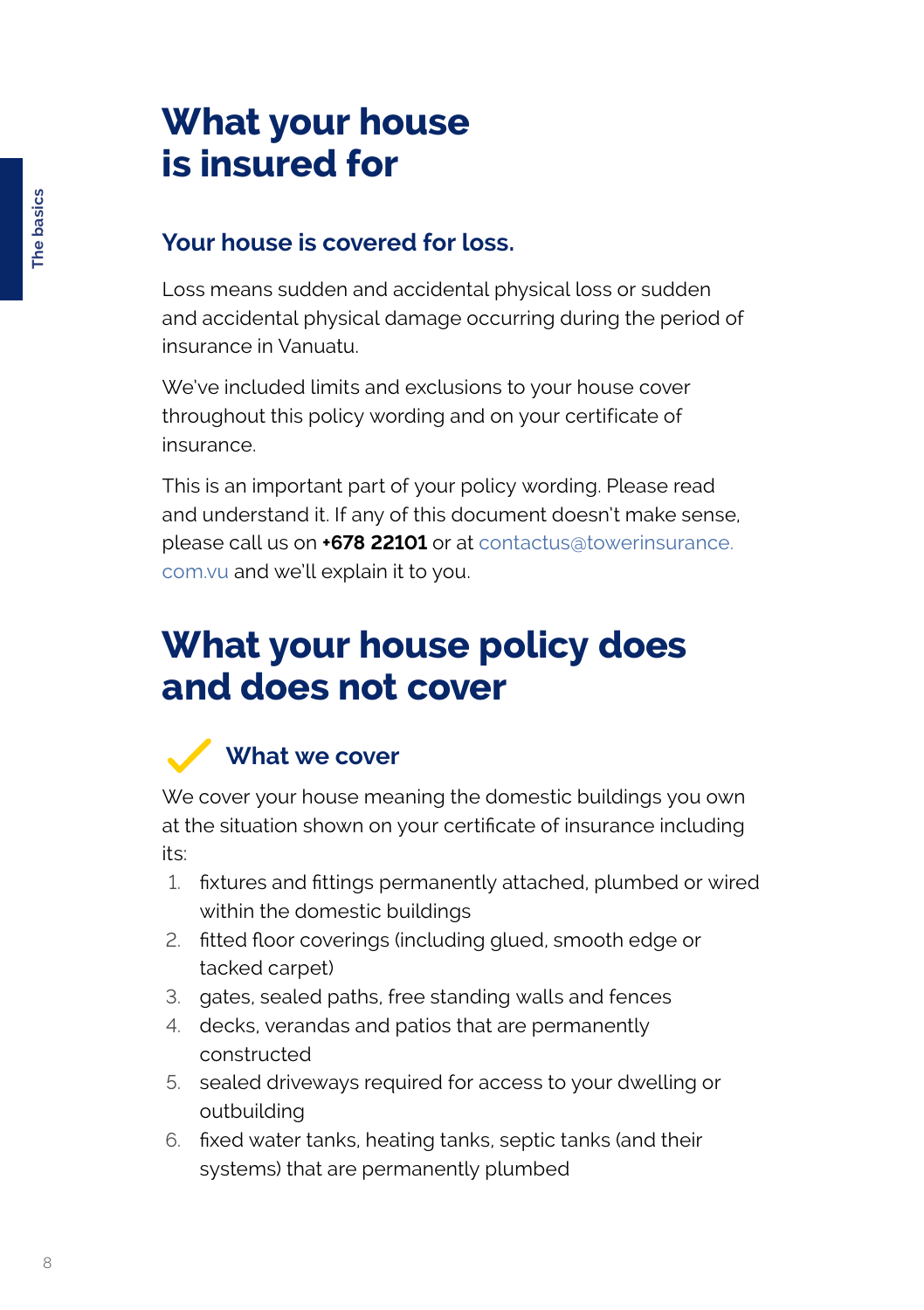- 7. underground and overhead services extending to the public mains that you're legally responsible for
- 8. other domestic outbuildings such as garages, carports, garden sheds and sleep outs
- 9. retaining walls essential for the building or positioning of your domestic buildings.

Your house also includes the features below if they are permanently installed and they are specified on your certificate of insurance:

- 1. garden retaining walls
- 2. special features.

## **What we do not cover:**

We do not cover loss or liability for any of the following items.

- 1. floor coverings not permanently fixed or glued in place
- 2. drapes and blinds
- 3. temporary structures
- 4. unsealed driveways and paths
- 5. stock fences, yards and pens
- 6. swimming and spa pools (and their systems) that are designed to be disassembled or picked up and moved
- 7. garden retaining walls unless they are specified on your certificate of insurance
- 8. any special features unless they are specified on your certificate of insurance
- 9. cable car and its associated equipment
- 10. private utility plant including any diesel generator, watermill, wind powered generator or windmill and their associated equipment
- 11. boat ramp, jetty, landing, pier, pontoon, wharf, and other water based structures
- 12. bridge, culvert, dam, permanent ford
- 13. well or bore hole including its pump, lining, or casing
- 14. trees, shrubs, plants
- 15. land, earth or fill.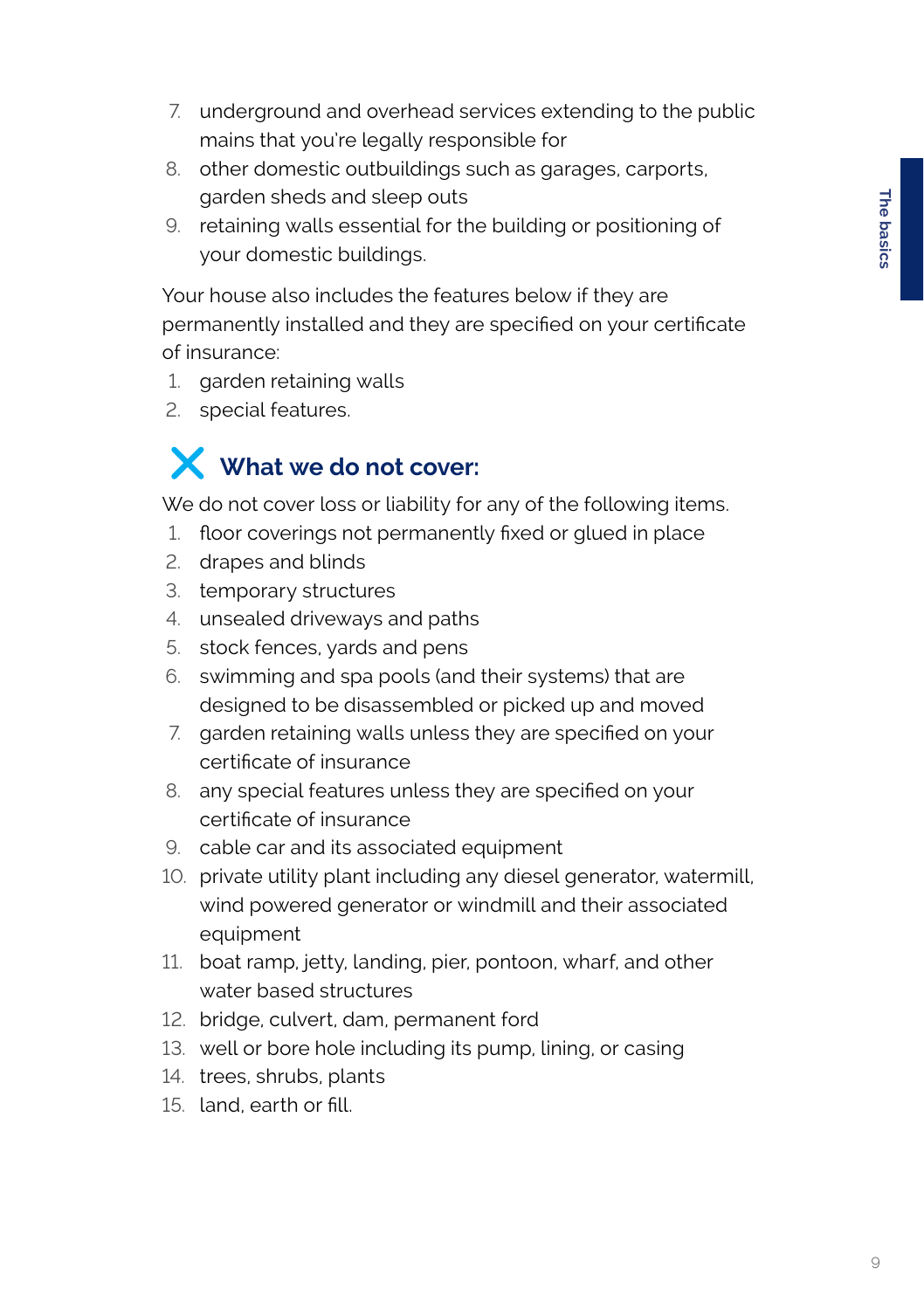### **We apply an additional excess when your house is left unoccupied**

We'll apply an additional excess of Vt80,000 if you've a claim for loss to your house while your house is unoccupied for more than 60 consecutive days. We won't apply this additional excess if you've told us your house is a holiday home and this is shown on your certificate of insurance.

## **What your house can be used for**

Your house is insured for the type of use recorded on your certificate of insurance. If the way you use your house changes, for example, you run a business from it, please contact us to let us know immediately. We have business policies specifically designed for this type of use.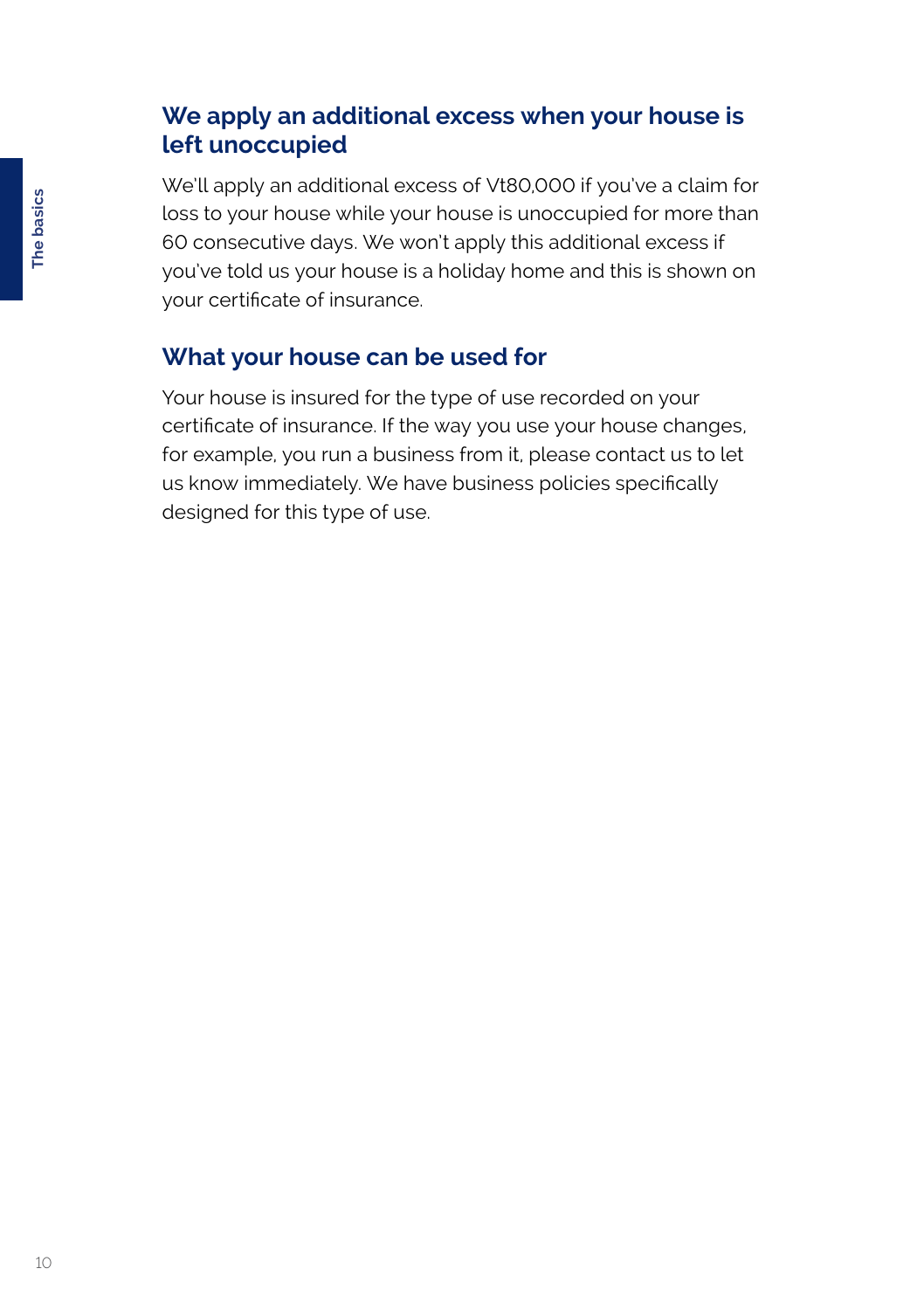

## **Your policy also covers you for the benefits listed below.**

The most we'll pay is the maximum amount detailed in each benefit. Unless the benefit expressly says otherwise, the maximum amount is included within the house sum insured and is not in addition to it.

## **Earthquake**

We'll pay for loss to your house caused by earthquake, volcanic eruption, geothermal or hydrothermal activity or tsunami.

## **Gradual damage to your house**

We'll pay for the repair of gradual damage, deterioration, mildew, mould or rot to your house occurring during the period of insurance caused by the leaking, overflowing or discharging of any of a:

- 1. water supply pipe or hose
- 2. water disposal pipe or hose
- 3. water supply tank.

The pipe, hose or tank must:

- 1. form part of the permanent and internal water pipe system of the house, and
- 2. be hidden from view because it is contained within the walls, cupboards, floors, ceiling or roof of your house.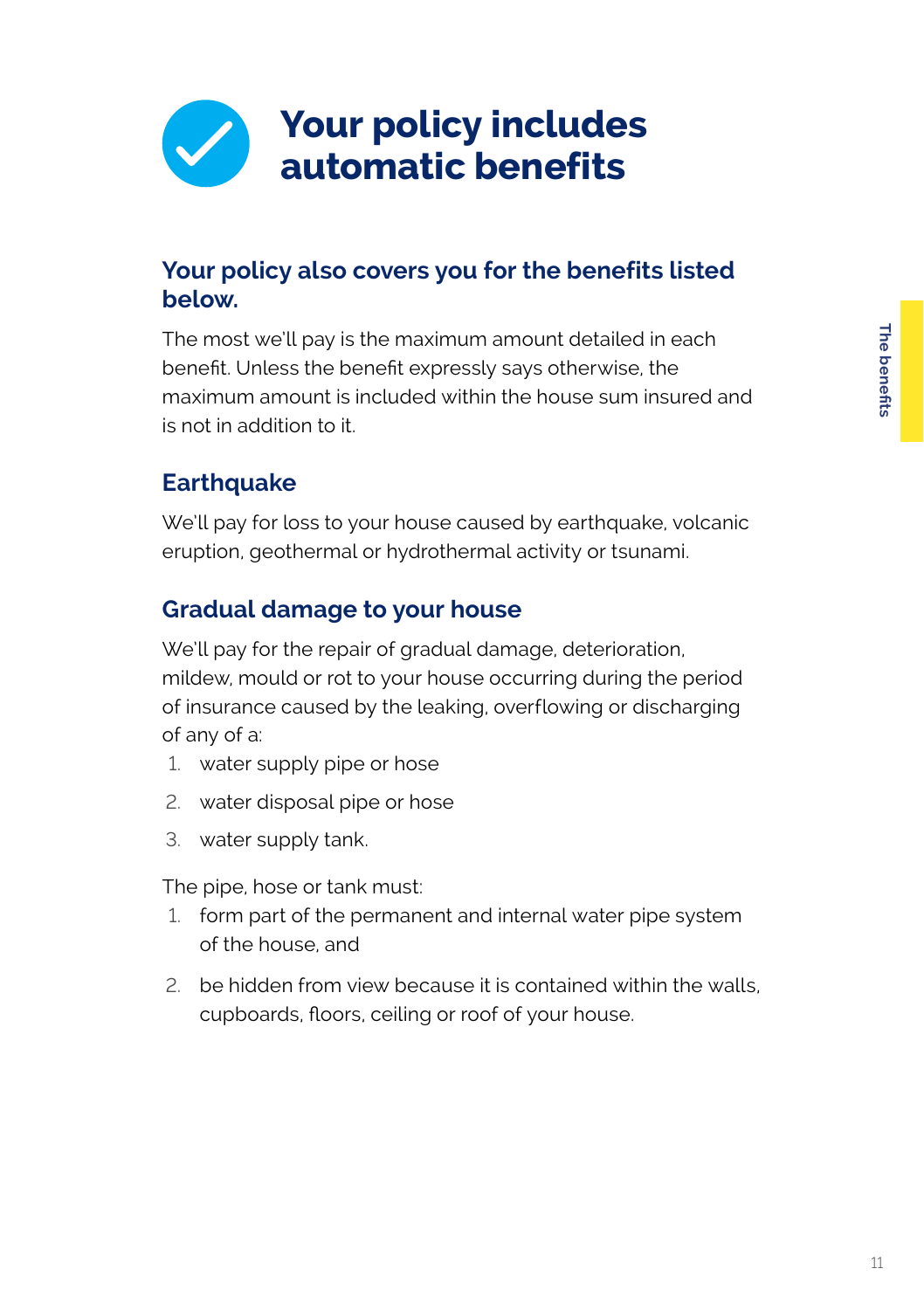#### Limits

We'll pay the reasonable costs up to Vt120,000 for each event. This benefit only applies if:

- 1. the leak, overflow or discharge first occurred during the time that we insure your house, and
- 2. you could not have discovered the damage immediately, and the damage was not visible, noticeable or obvious.

We do not cover:

- 1. the cost of locating and repairing the leak
- 2. a leak in a shower base, shower recess or shower cubicle
- 3. gradual damage that occurs if your house is unoccupied for more than 60 consecutive days.

## **House under minor alteration**

We'll cover:

- 1. your house while it is under minor alteration
- 2. building materials you own that were specifically purchased for the minor alteration and stored at your house.

Minor alteration is any non-structural renovation or building work to your existing house that does not require a building consent from your local authority.

We pay this benefit in addition to your house sum insured.

#### Limits

We'll pay up to Vt1,500,000 for each event.

We'll only cover plumbing or electrical installations if they are carried out by or approved by a qualified tradesperson.

We do not cover any loss for building, alteration or renovation work that requires or involves any of the following:

- 1. a building permit
- 2. lifting or shifting of the house
- 3. load bearing walls
- 4. excavation greater than one metre deep
- 5. piles or foundations
- 6. structural alterations or repairs including the removal or alteration of the roof or cladding.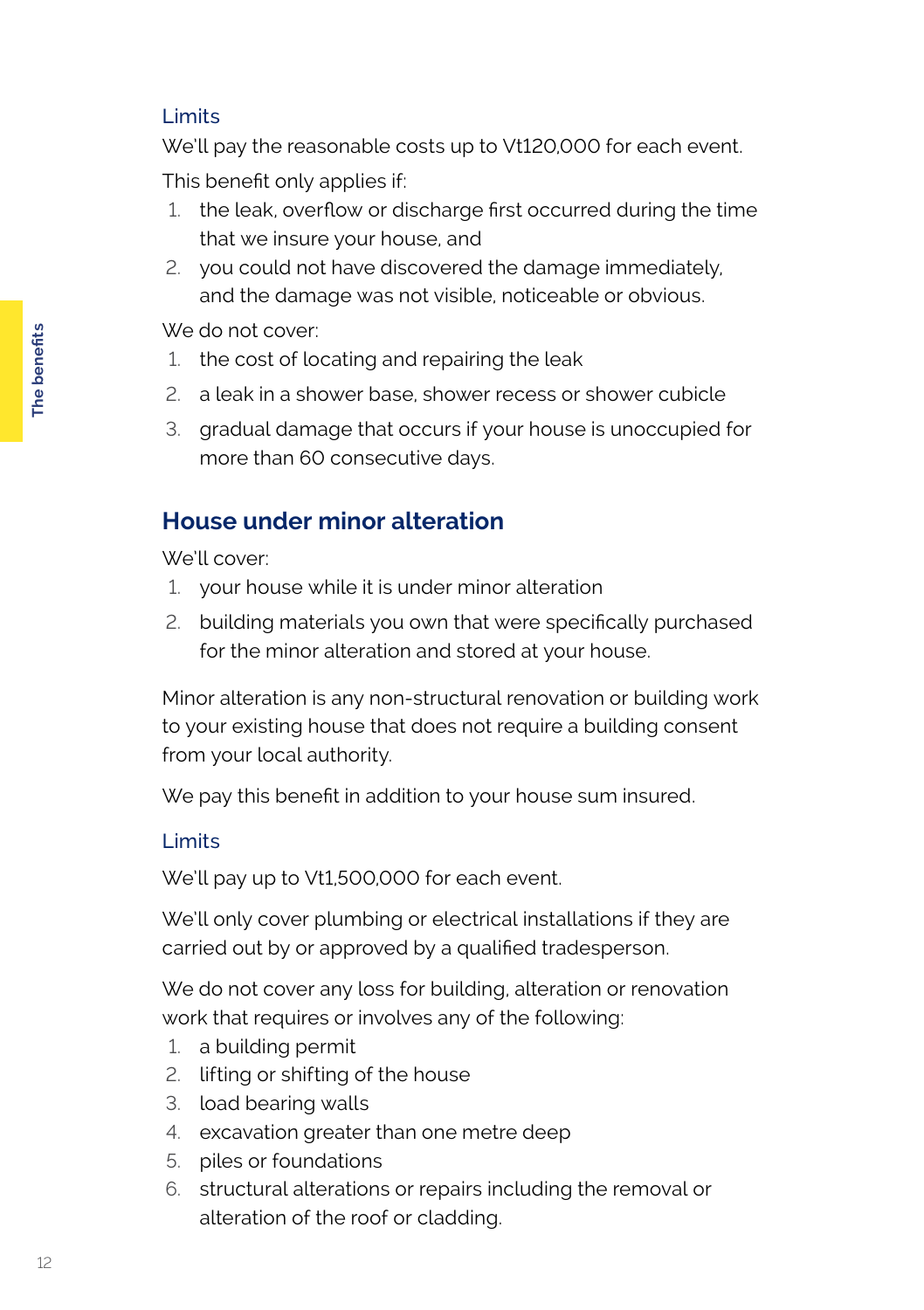## **Keys and locks lost or stolen**

We'll pay to replace your house keys or locks, or change house key codes, if during the period of insurance:

- 1. they're lost
- 2. they're stolen
- 3. you've reasonable grounds to believe they have been illegally duplicated without your permission
- 4. you've reasonable grounds to believe that the combination number or electronic key codes may have become known to someone else without your permission.

We'll also pay to open any safe in your house following theft or loss of the keys or combination.

We pay this benefit in addition to your house sum insured.

#### Limits

This benefit does not apply if you've told us your house is a holiday home.

We'll pay your reasonable costs up to Vt40,000.

Your first claim during the period of insurance will be excessfree and your no claims bonus will be unaffected.

Any additional claims within the same period of insurance will mean you pay your excess and your no claims bonus may be affected.

## **Landscaping**

We'll pay for the replacement of your lawn, flowers, trees, hedges or shrubs if they are damaged when your house suffers loss caused by:

- 1. fire, or
- 2. impact from a vehicle

where a claim is accepted by us.

We pay this benefit in addition to your house sum insured.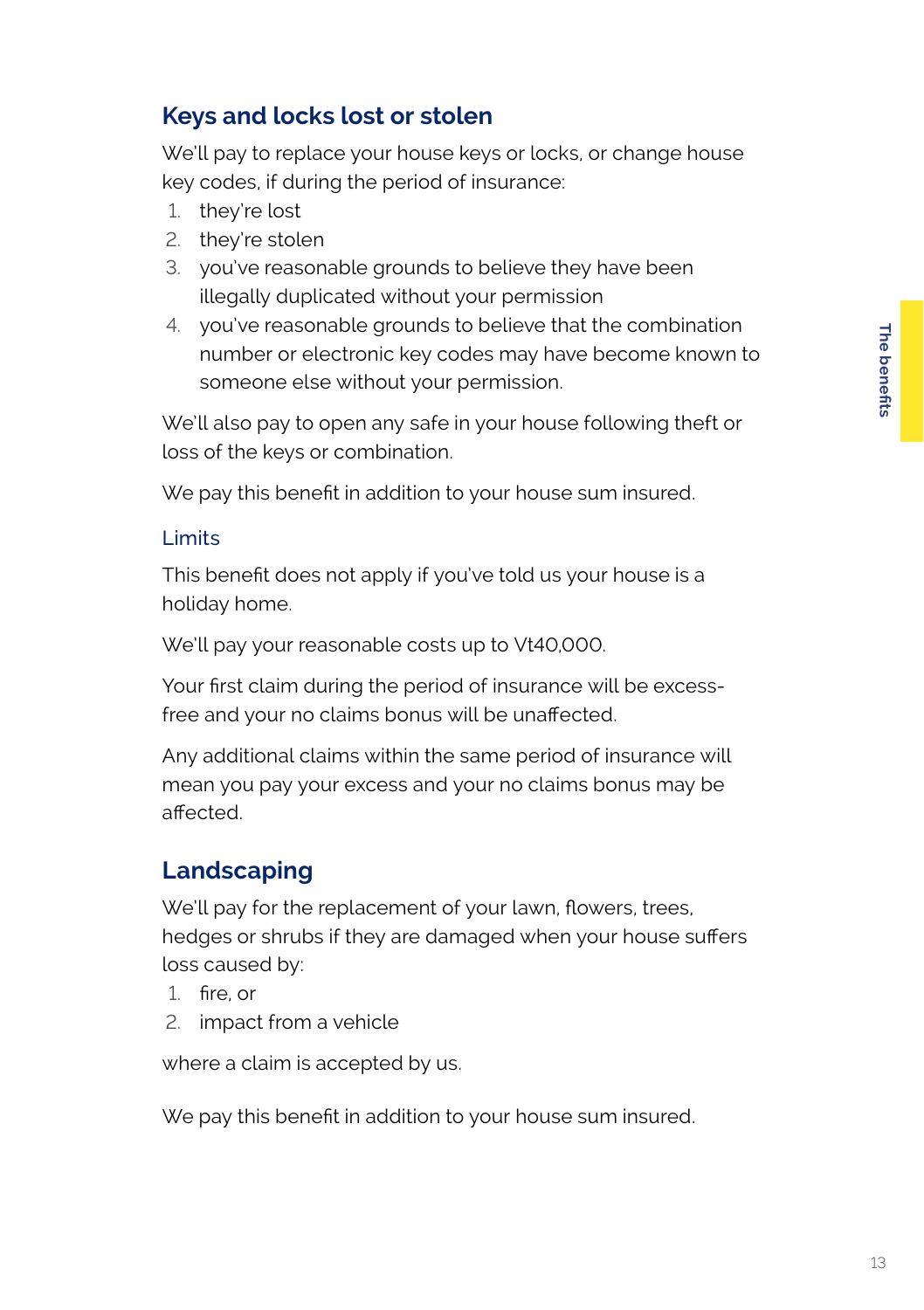#### Limit

We'll pay the reasonable cost of replacement up to Vt125,000 for each event.

## **Liability protection**

We'll cover you as the owner of your house for your legal liability to others arising from an accident at your house that causes physical property damage during the period of insurance.

We'll pay the reasonable costs and expenses incurred with our approval in defending the alleged legal liability. We'll do this if your liability, if proven, would be covered under this benefit.

We pay this benefit in addition to your house sum insured.

#### Limits

We'll pay up to Vt50,000,000 in total during the period of insurance.

If you have liability cover with us under any other policy, we'll only pay under one policy for each event.

## **No claims bonus**

If you're eligible for a no claims bonus, we'll adjust your premium to reflect this.

Your premium may still increase at renewal for other reasons even though you receive a no claims bonus.

#### **One event – one excess**

If your house suffers loss and we've accepted your claim, and we accept a claim from the same event for loss to your contents or your domestic vehicle or boat that we also insure, you'll only pay one excess. The excess that you pay will be the higher of those excesses.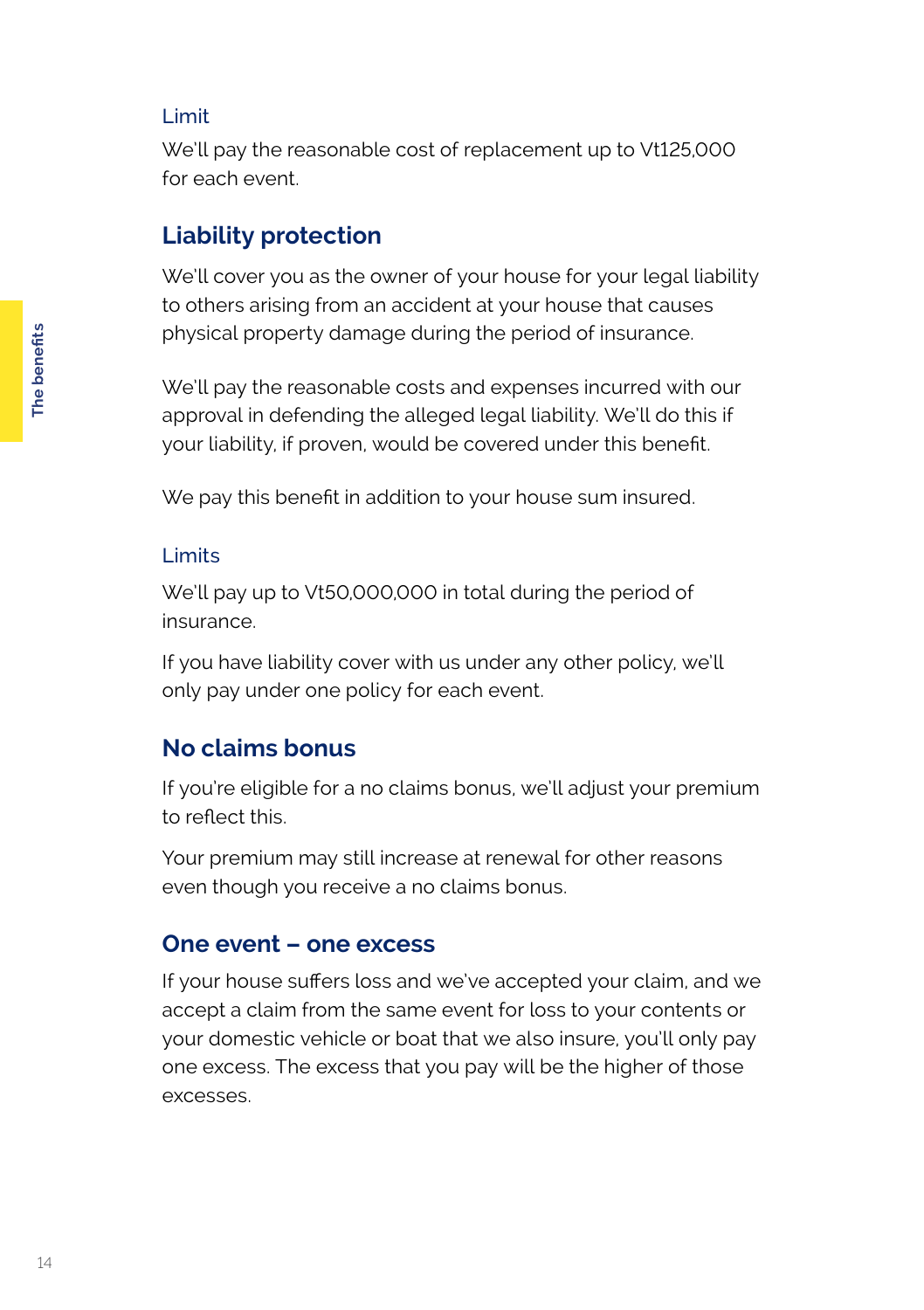## **Riot, strike, civil commotion**

We'll pay for loss to your house caused by riot, strike or civil commotion.

### **Stress benefit lump sum payment**

We'll pay you a lump sum for the stress caused to you if your entire house is destroyed.

We pay this benefit in addition to your house sum insured.

#### Limits

We'll pay you Vt75,000 for each event as soon as we've accepted your house claim.

### **Temporary accommodation**

We'll pay your temporary accommodation expenses if your house becomes uninhabitable due to loss that is covered under this policy.

We'll also cover your costs of temporary accommodation where your house is habitable but you're prevented from accessing it by order or direction of government or local authorities.

The benefit includes kennel or cattery fees for your domestic pets.

We pay this benefit in addition to your house sum insured.

#### Limits

This benefit does not apply if:

- 1. you've told us your house is a holiday home
- 2. your house was unoccupied for more than 60 consecutive days when the loss occurred.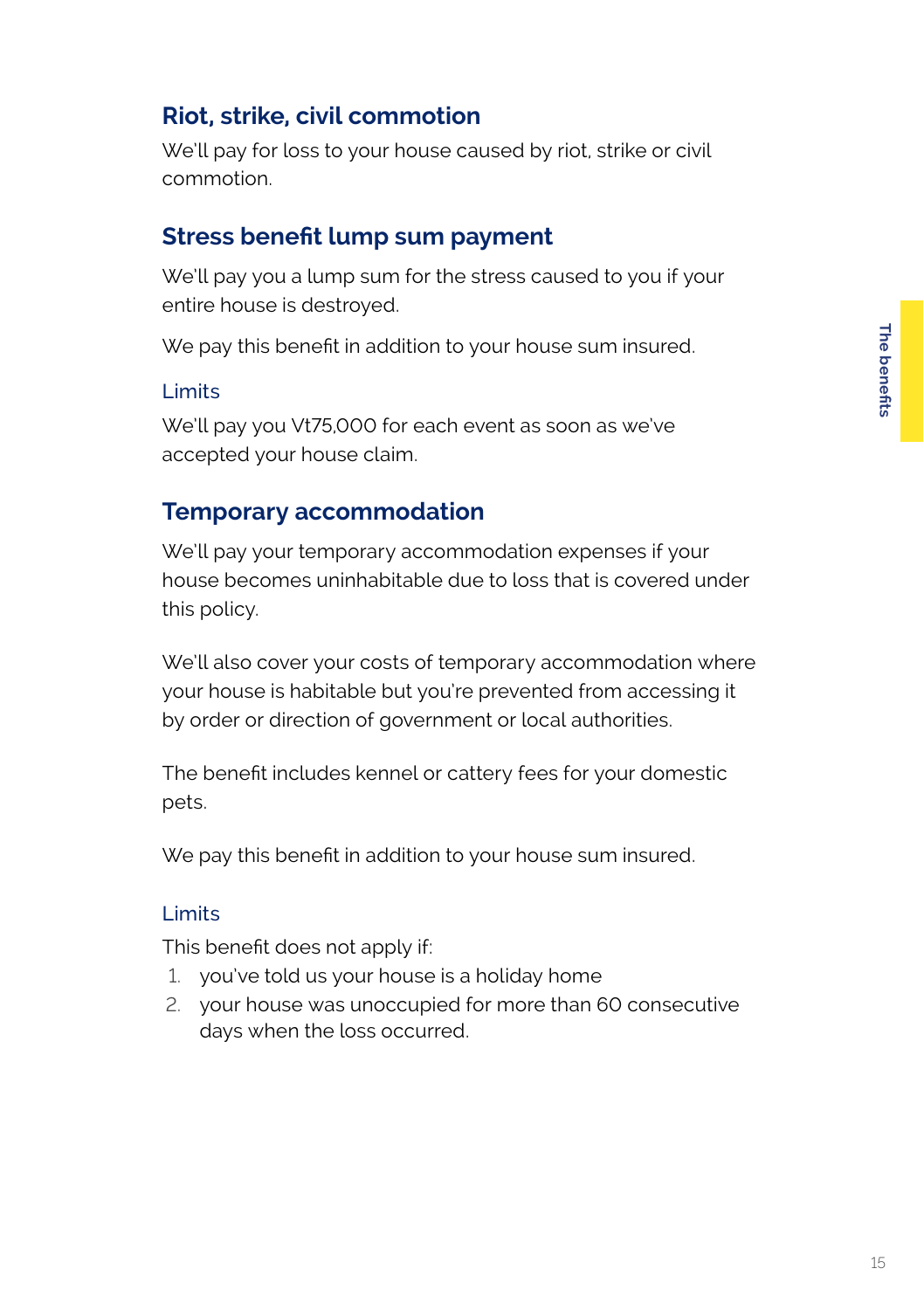We'll pay your reasonable costs up to a maximum of Vt750,000 for each event.

We'll only pay temporary accommodation until the first of:

- 1. repairs to your house have been completed
- 2. we've paid your house claim
- 3. you've regained access to your house.

If we're already providing temporary accommodation and further events occur that you could claim for, we'll only pay for one event.

If you have this benefit with us under any other policy, we'll only pay under one policy.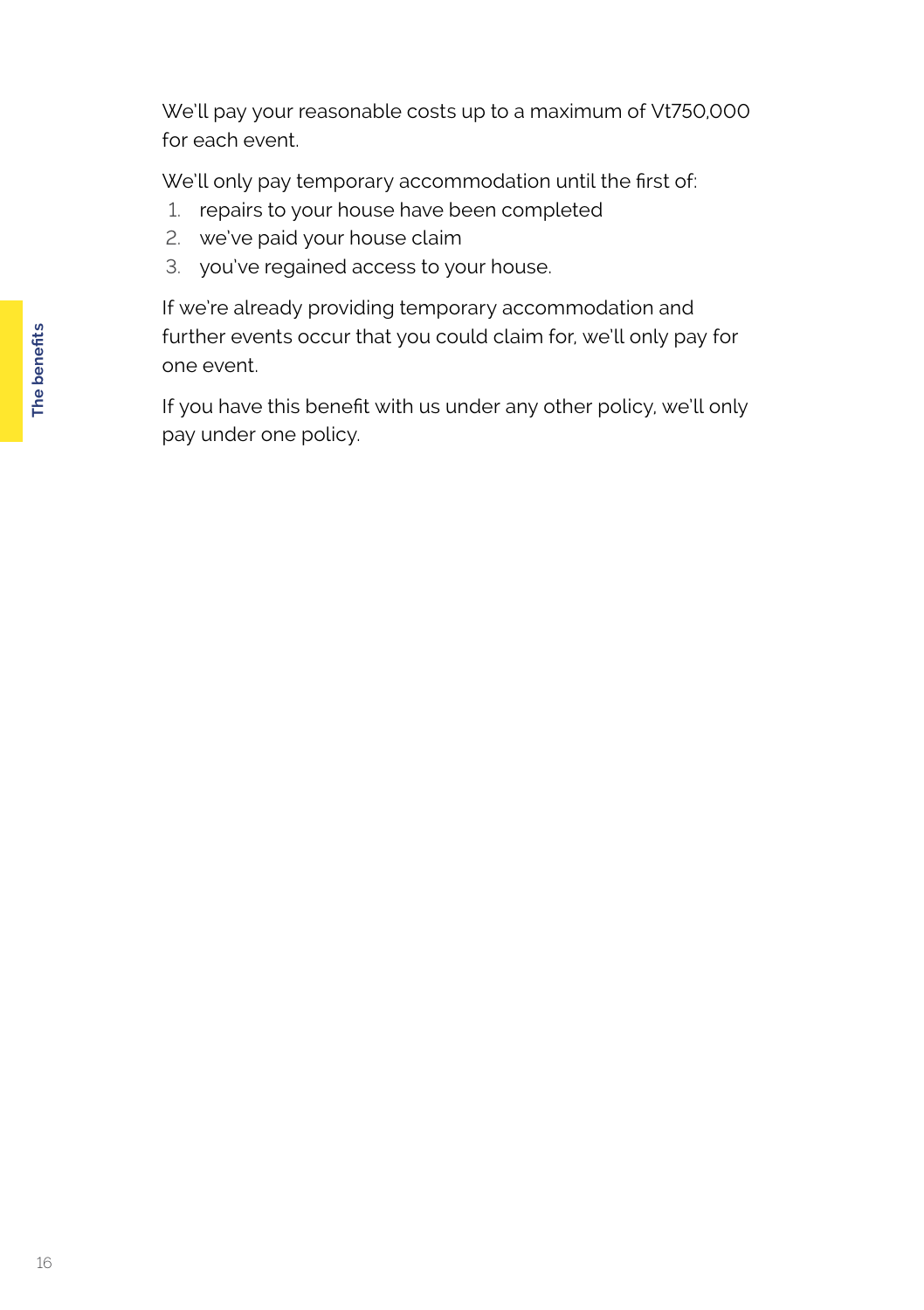

Cover is provided under these optional benefits when they are shown as applying on your certificate of insurance.

The most we'll pay is the maximum amount detailed in each benefit. Unless the benefit expressly says otherwise, the maximum amount is included within the house sum insured and is not in addition to it.

## **Domestic workmen's compensation**

We'll cover you for your legal liability to domestic employees under Vanuatu Workmen's Compensation Act 1994 or any amendment or replacement Act.

We'll also cover you for your legal liability to domestic employees at Common Law.

#### Limits

We'll pay up to Vt45,000,000 under this optional benefit during the period of insurance.

You are not covered whilst your domestic employees are engaged in building alterations, additions, construction or renovation.

If you have this optional benefit with us under any other policy, we'll only pay under one policy for each event.

## **Gale, windstorm, hurricane, cyclone**

We'll pay for loss to your house caused by gale, windstorm, hurricane or cyclone.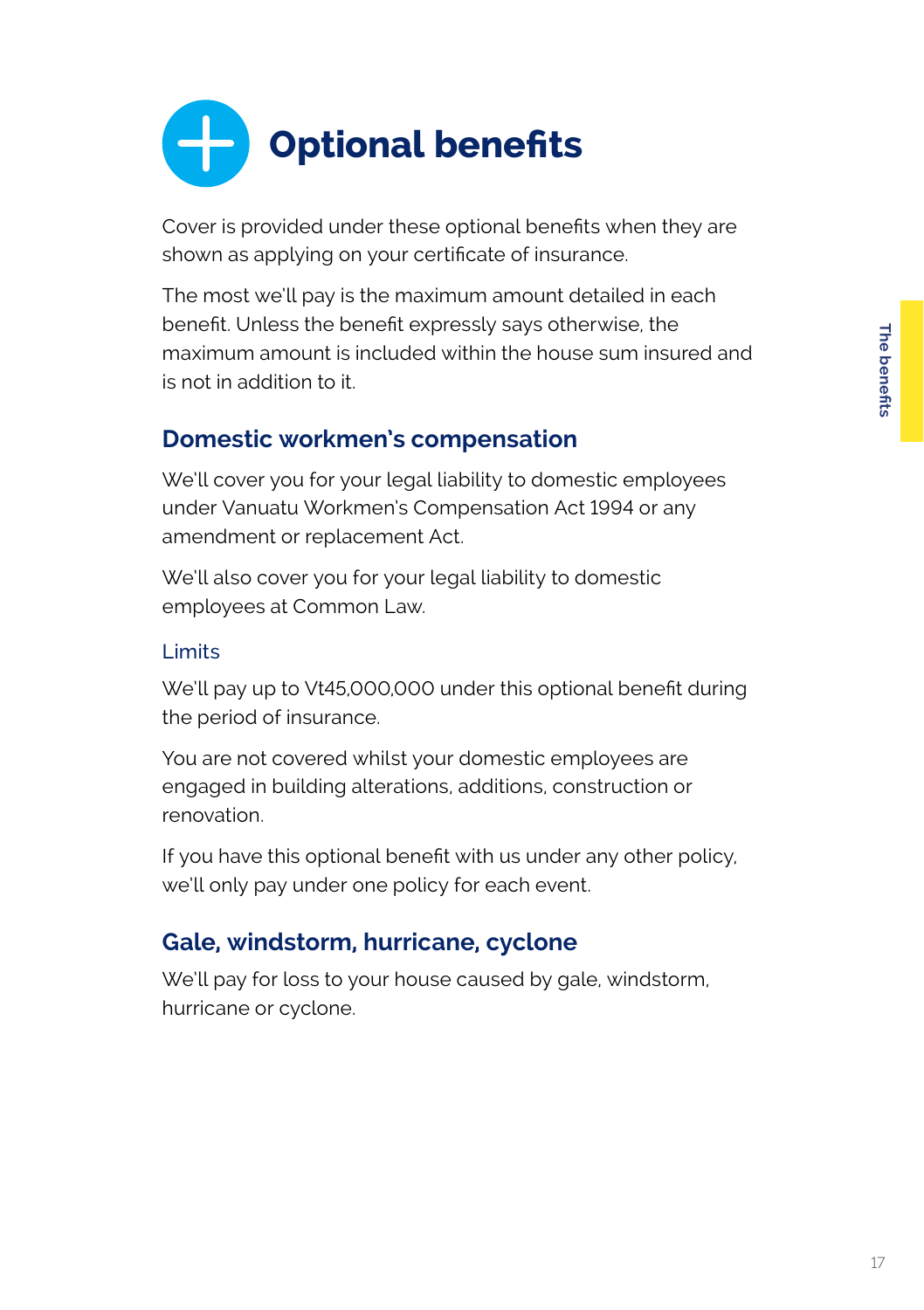#### Limits

We won't cover you for loss caused:

- by water or rain, unless it has entered your house through openings in the walls or roof caused by gale, windstorm, hurricane, cyclone
- by sea surge, tidal wave, high water, flood, erosion, subsidence, landslip
- to solar heating or power systems, water tanks, gates, fences, walls, underground services, awnings, blinds, signs, power or telephone poles and equipment, aerials, masts, satellite receiving dish, decorative tapa cloth or arches, thatching or any other outdoor fixtures or fittings
- to your house, unless it is entirely enclosed with all outside doors, windows and roofs permanently in place
- to your house during construction, reconstruction or repair, unless it is entirely enclosed with all outside doors, windows and roofs permanently in place
- to outdoor furniture, roofing shingles, wharves and pontoons
- to exterior metallic fittings or claddings, including rust, oxidation or gradual deterioration to roofing iron, guttering, joinery, water tanks and other objects.

We won't cover you for loss caused by gale, windstorm, hurricane or cyclone:

- unless all ground and first-floor level external windows, fixed glass panels, skylights and glass doors are protected by cyclone shutters. The shutters must be constructed and installed to meet minimum standards set by us. And the shutters must be put in place immediately following an official cyclone warning and remain in place until the official warning ends
- unless your house has a valid cyclone certificate, or we have waived the need for a cyclone certificatethat occurs within the first 7 days of taking out this optional benefit.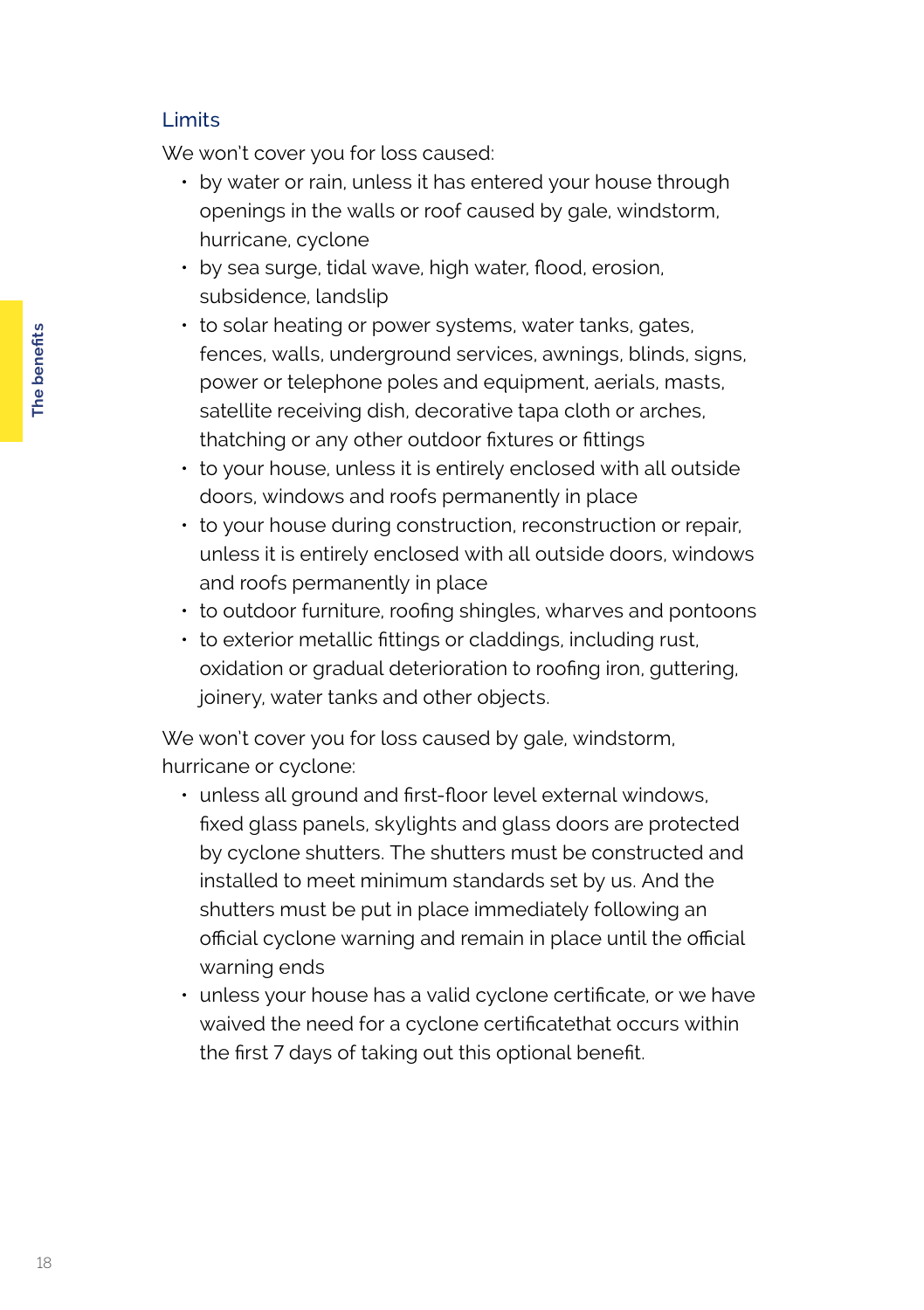The excess you will need to pay for any claim under this optional benefit is the most of:

- 1. Vt20,000
- 2. 10% of the final adjusted loss
- 3. 5% of the sum insured.

### **Landlord's whiteware and window coverings**

We'll pay for loss to your landlord's whiteware and window coverings.

Landlord's whiteware and window coverings are limited to:

- 1. curtains, drapes, blinds or similar window coverings
- 2. whiteware or household appliances such as dishwashers, refrigerators and washing machines.

We pay this benefit in addition to your house sum insured.

#### Limits

We'll pay the second-hand value of your landlord's whiteware and window coverings up to Vt600,000 for each event.

### **Loss of rent for damage to your house**

We'll pay loss of rent if your house becomes uninhabitable due to a claim accepted under this policy.

#### Limits

We'll pay the lesser of:

- 1. 6 months' rent
- 2. your chosen sum insured listed on the certificate of insurance.

Your house must be rented and occupied by a tenant at the time of loss. No loss of rent will be paid after repairs have been completed or we have paid your claim.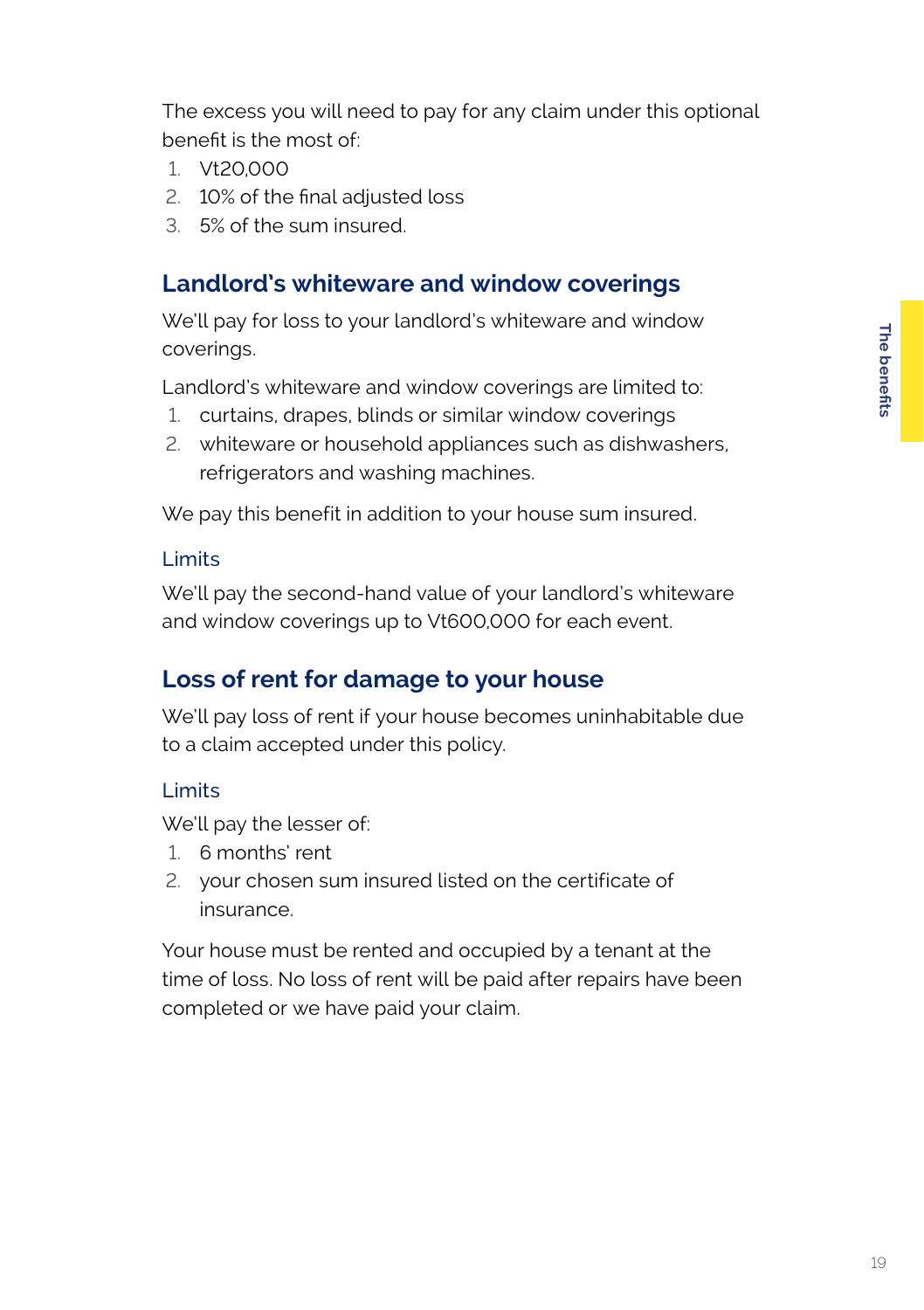

## **These are your policy exclusions**

#### Your policy does not cover liability for:

1. Asbestos

where such liability directly or indirectly arises out of, results from or is a consequence of, or in any way involves asbestos, or any materials containing asbestos in whatever form or quantity.

- 2. Bodily injury bodily injury to you.
- 3. Consequential losses

consequential losses of any kind including loss of use, enjoyment, value, or income.

4. Land you own

your ownership of any land.

5. Liability that you have agreed

liability that arises only because you've agreed to take liability upon yourself.

#### 6. Vehicles, watercraft and aircraft you own

the ownership, use or possession of any mechanically propelled vehicle (other than domestic garden implements or mobility scooters), trailer, caravan, watercraft, aircraft or other airborne devices.

7. Your or a trust's property

damage to any property you own, or a trust of which you're a beneficiary or trustee owns.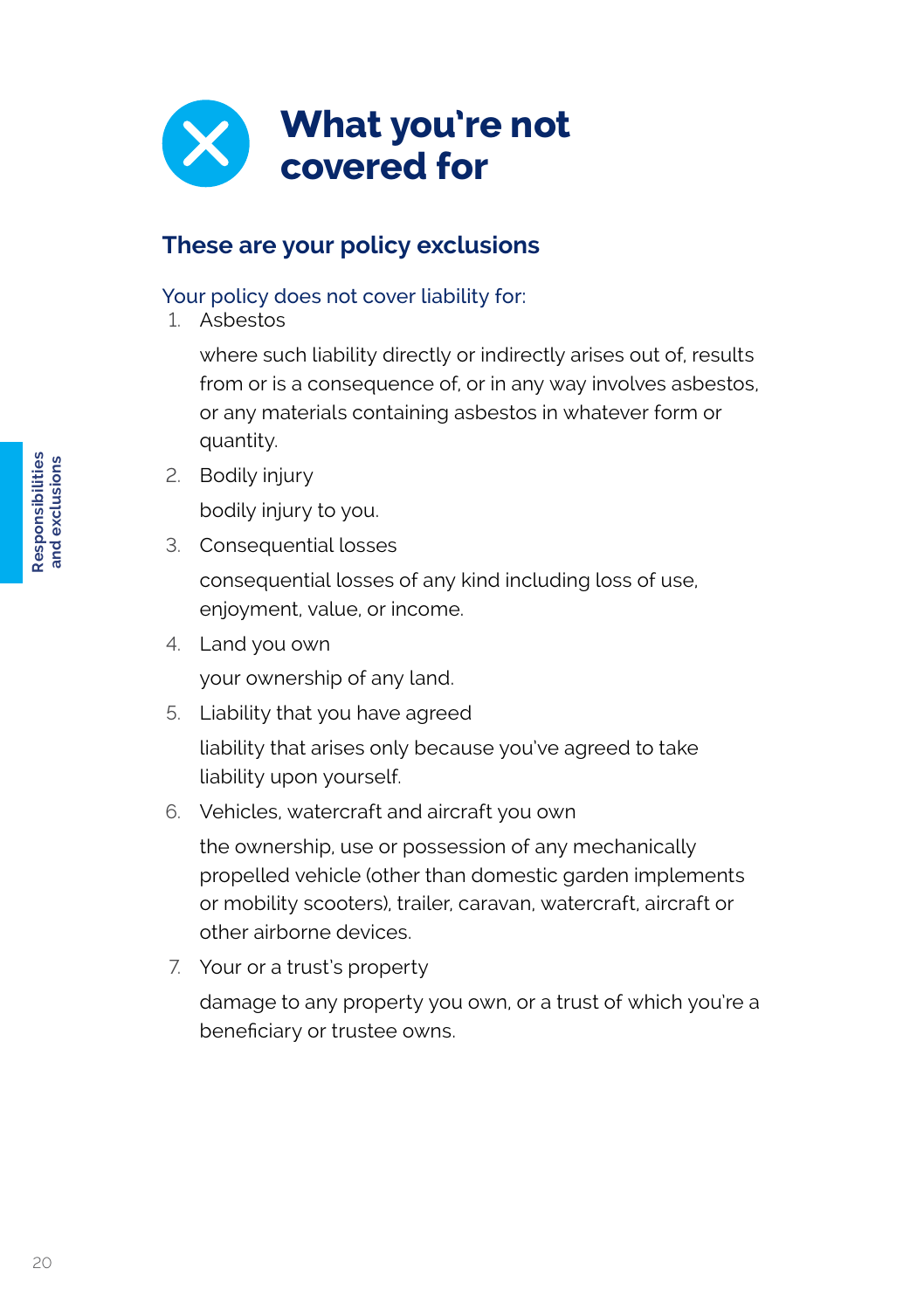#### Your policy does not cover any loss, damage or liability arising from:

1. Animals

any domestic pet pecking, biting, clawing, scratching, tearing or chewing your contents, or damage caused by their urine or excrement. This exclusion does not apply to damage caused by another animal (except insects, vermin or rodents) that becomes accidentally trapped inside your home.

2. Business activities

any activity for financial return (other than rental income where your house is rented out) whether for profit or not.

3. Confiscation by an authority

confiscation, nationalisation or requisition by an order of government, local authority, the courts or any public authority unless it is to prevent loss covered by this policy.

4. Controlled drugs pollution or contamination

the pollution or contamination of your contents by the manufacture, storage, use, consumption or distribution at your house of controlled chemical or a illicit drug as defined in the Dangerous Drugs Act 2006 or any amendment or replacement Act.

5. Criminal and reckless acts

any criminal or reckless act or omission by you.

- 6. Deliberate damage by anyone deliberate damage caused directly or indirectly by you or anyone who normally lives at, or is lawfully at your house.
- 7. Fines and damages imposed by the courts aggravated, punitive or exemplary damages, fines and/or other penalties or reparation orders other than the cover provided in the automatic benefit *Liability protection* on page 14.
- 8. Hydrostatic pressure to assets in the ground hydrostatic pressure to assets like swimming pools, spa pools, water or waste tanks.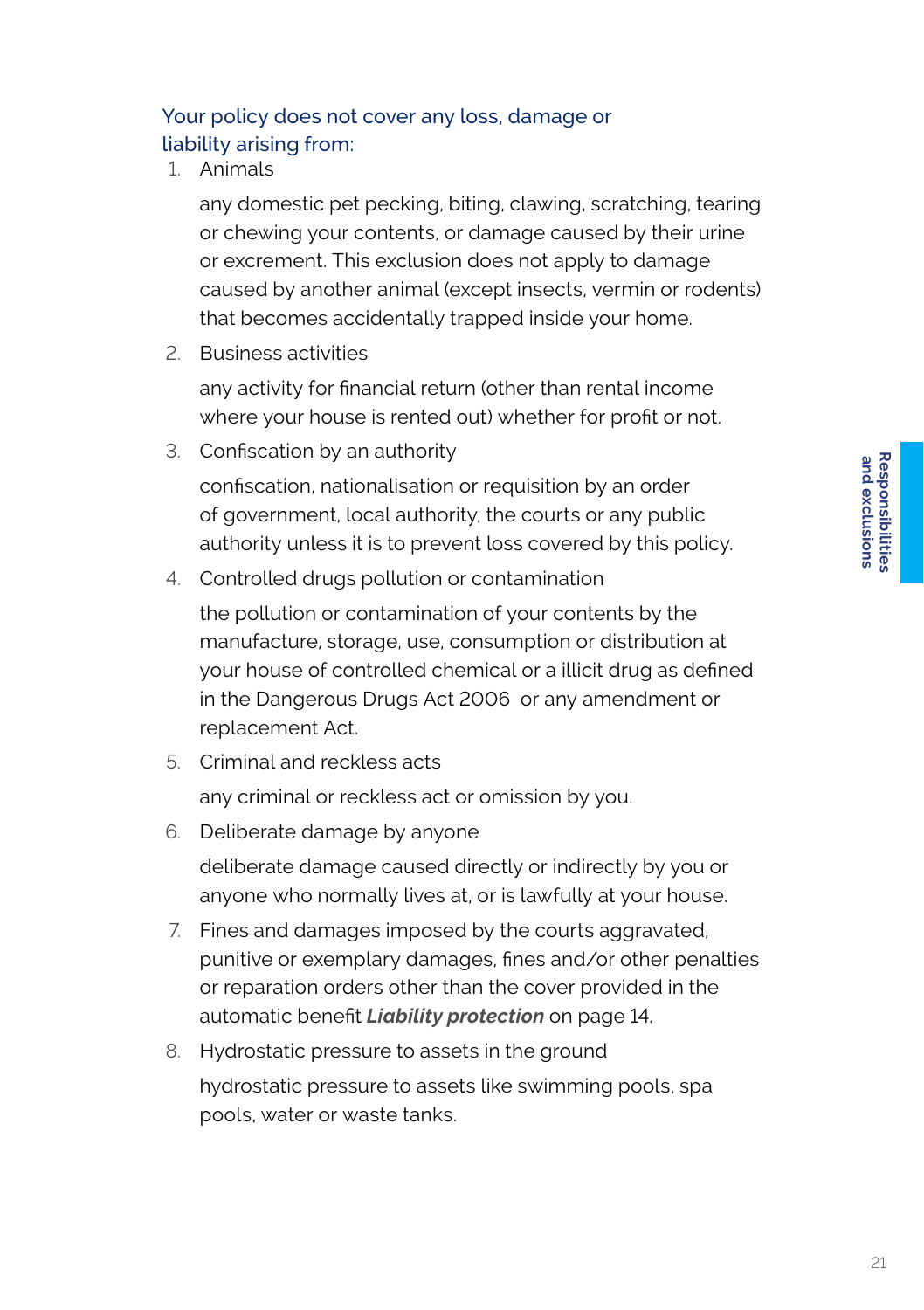9. Natural disaster damage

loss caused by natural disaster, gale, windstorm, hurricane or cyclone other than the cover provided in the optional benefits *Earthquake* and *Gale, windstorm, hurricane, cyclone* on page 17.

10. Nuclear and radiation risks

nuclear weapons material or ionising radiation or contamination by radioactivity from any nuclear waste or from the combustion of nuclear fuel, including any selfsustaining process of nuclear fission or fusion.

11. Flood

flood, tidal wave, overflow of the sea.

12. Soil changes

settling, cracking, soil expansion, soil shrinkage, soil movement or compaction.

13. Subsidence, erosion and landslip

subsidence, erosion or underground water pressure or landslip.

14. Theft

theft by you or anyone who normally lives at or is lawfully at your house.

15. Unrepaired damage

any loss to your house that has not been repaired at the time this policy starts.

16. Vibration to buildings and land

vibration, removal or weakening of support from either the land or buildings.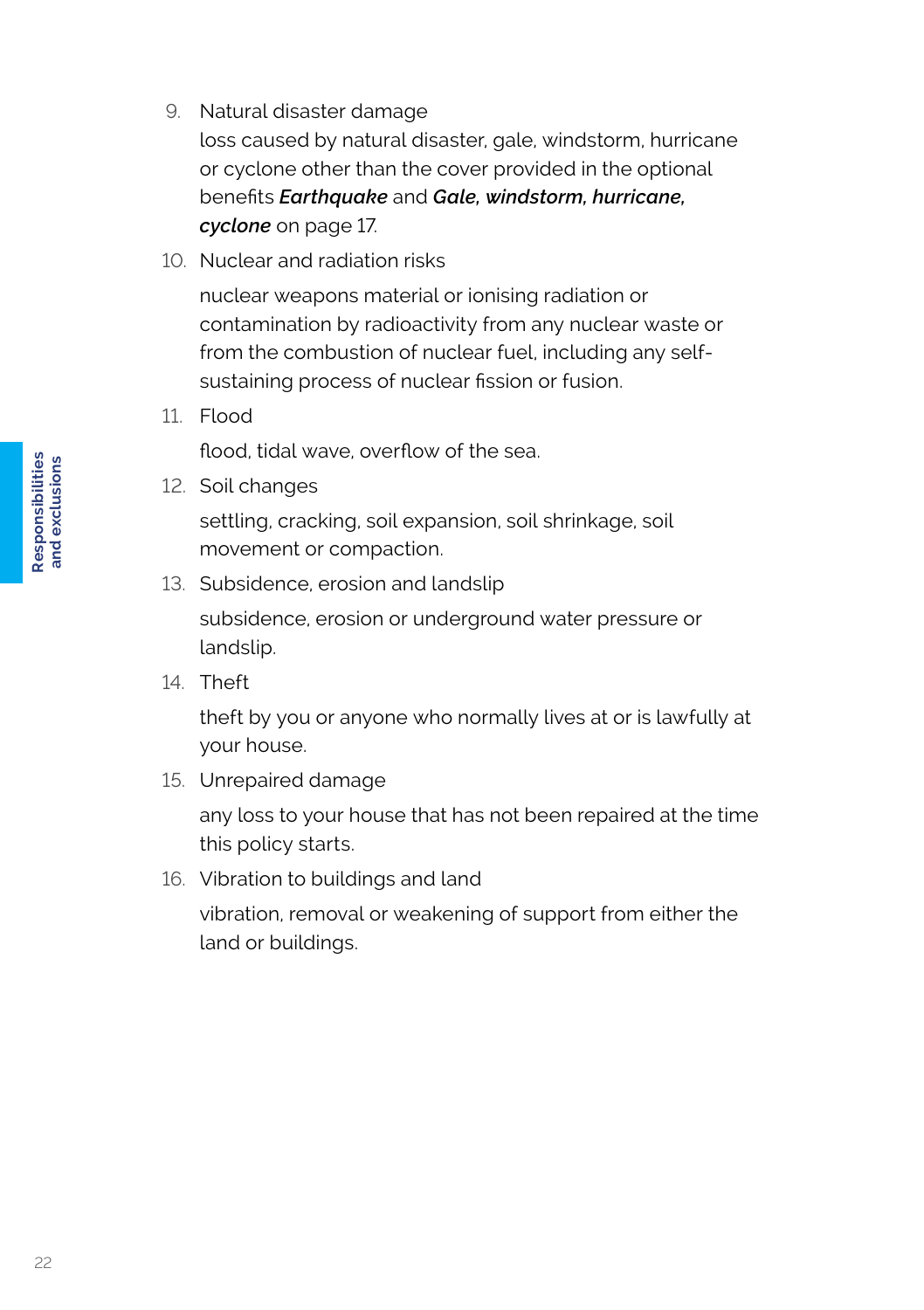#### Your policy does not cover any claims for:

- 1. Cleaning and repairing your contents any process of cleaning, repairing, restoring or renovating where inappropriate or unsuitable methods or materials are used. This exclusion only applies to the property that has undergone that process.
- 2. Faults and defects
	- a. the cost of remedying or repairing any structural defect, inherent fault, defective, sub-standard or faulty workmanship
	- b. water or dampness entering your house because of any structural defect, defective design, defective materials or defective workmanship of the house.
- 3. Gradual damage

gradual deterioration including damage arising from or involving action of micro-organisms, atmospheric or climatic conditions, corrosion, fungi, rust, rot, mildew, mould, smoke or particles. This does not apply to the cover provided by the automatic benefit *Gradual damage to your house* on page 11.

4. Insects and pests

damage caused by insects, pests, rodents, lizards, vermin (other than possums), marine growth or marine borers.

5. Mechanical or electrical breakdown

mechanical or electrical equipment (and their parts) breaking down, failing or wearing out unless they have burnt out as a direct result of an accidental and external force.

- 6. Renovations and alterations to your house any renovations, alterations or structural additions to your house, other than the cover provided in the automatic benefit *House under minor alteration* on page 12.
- 7. Wear and tear

wear and tear.

However, resulting loss is covered. By resulting loss we mean secondary damage that occurs as a direct result of the excluded clauses 1-7 above.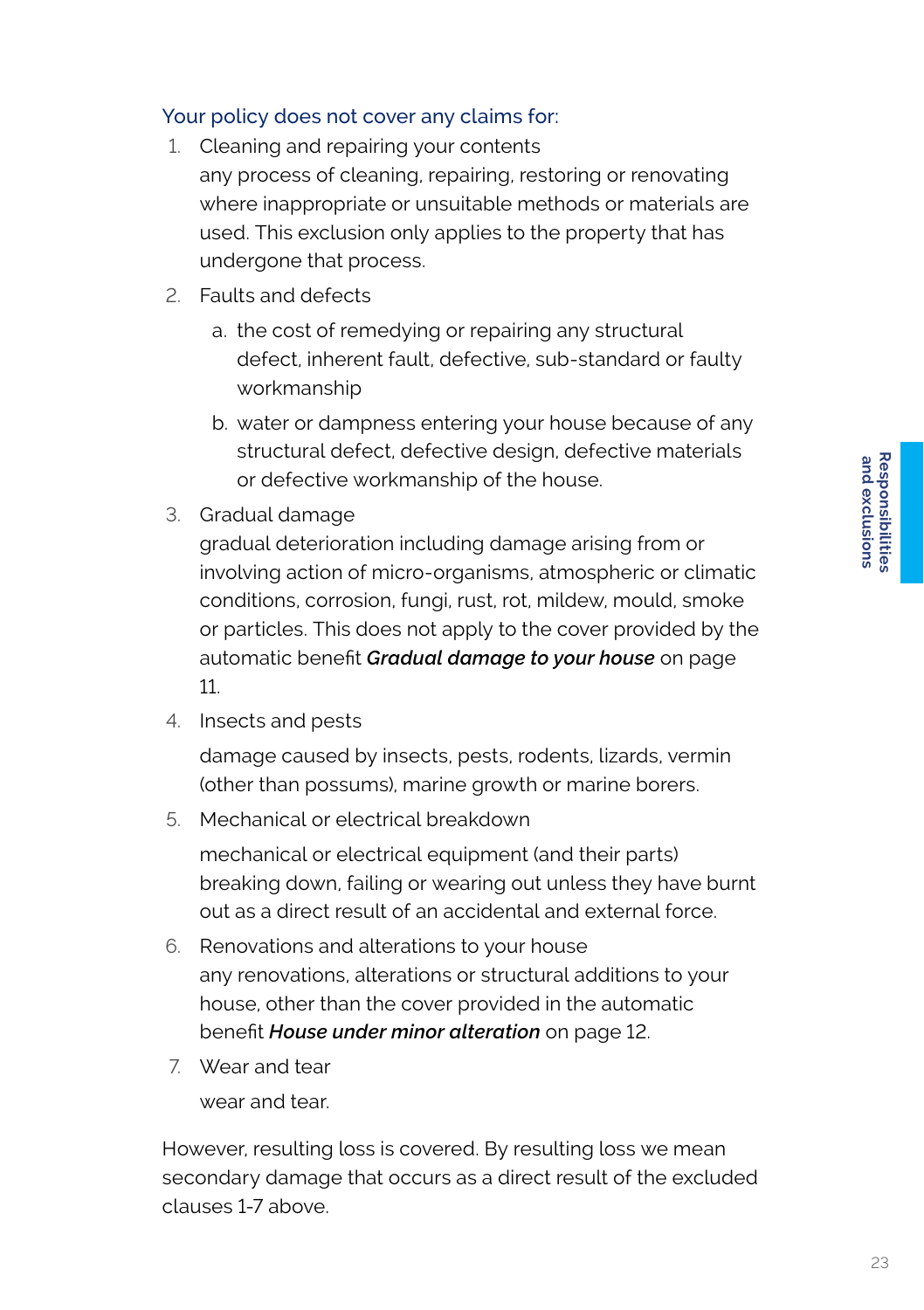#### Your policy excludes cover for communicable diseases

Your policy does not cover any loss, damage, liability, claim, cost, or expense arising out of or in connection with a communicable disease.

This exclusion also applies:

- 1. if there is some other contributing cause or event at the same or some other time.
- 2. to the fear or threat (whether actual or perceived) of a communicable disease.

#### Your policy excludes cover for cyber loss

Your policy does not cover any loss, damage, liability, cost, or expense arising out of or in connection with the following events:

- 1. any cyber-attack or cyber incident
- 2. any loss of use, reduction in functionality, repair, replacement, restoration, or reproduction of any data, including any amount connected to the value of any data.

This is regardless of any other contributing cause or event that happens at the same or some other time.

If your computer system suffers loss or damage insured by this policy, this exclusion will not apply to both:

- 1. the cost to repair or replace the computer system itself
- 2. the costs of copying the data from back-up or from originals of a previous generation.

We do not cover costs of research or engineering, or any costs of recreating, gathering, or assembling data. If your computer system is not repaired, replaced, or restored, we will pay the cost of the blank computer system only.

Loss or damage caused by fire or explosion resulting directly from a cyber incident is excluded if connected to a cyber-attack, including controlling, preventing, suppressing or remediating any cyber-attack.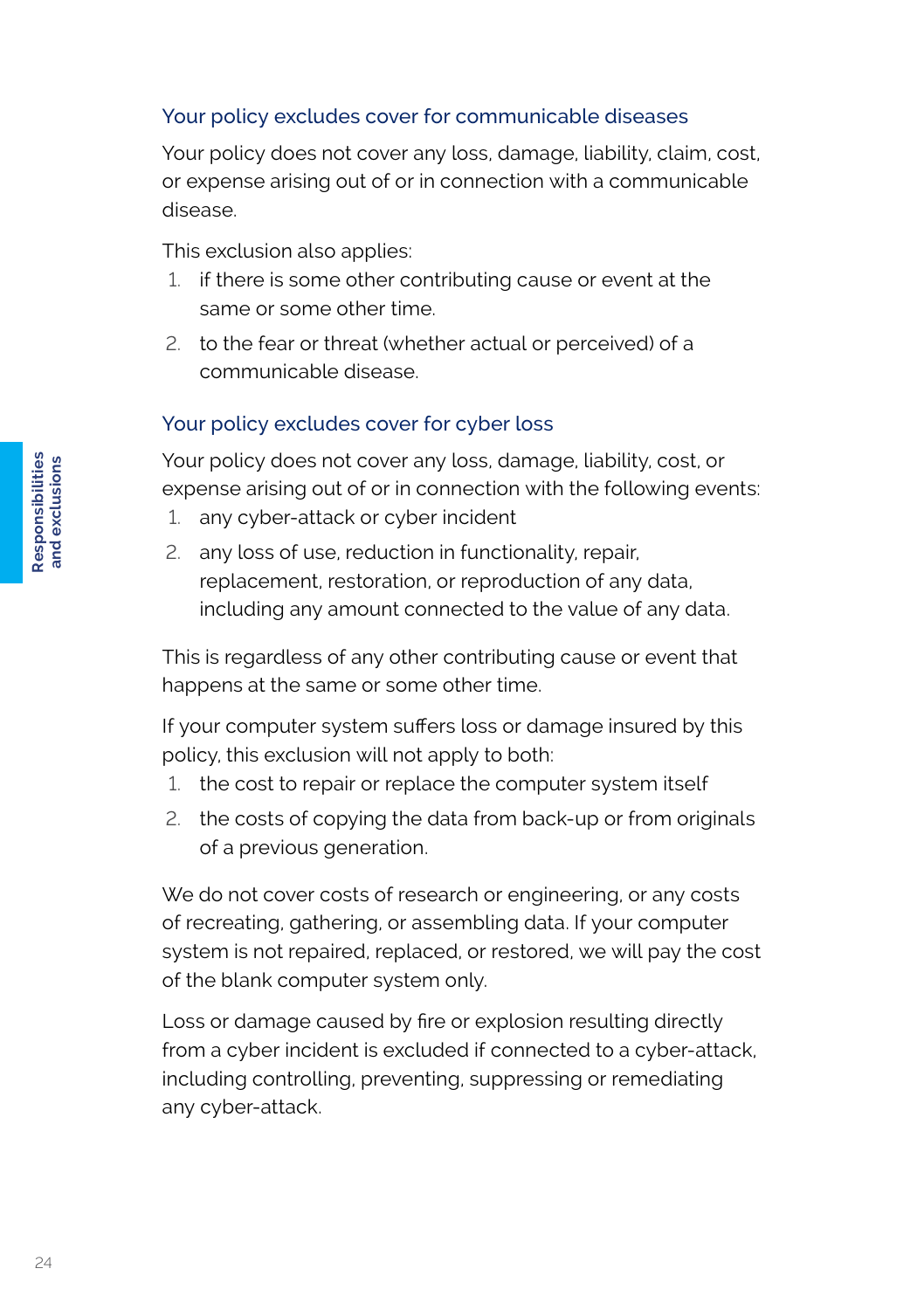#### Your policy excludes cover for war and terrorism

Your policy does not cover any loss, damage or liability arising directly or indirectly from, occasioned by, through, in consequence directly or indirectly of, or claim for:

- 1. war, invasion, acts of foreign enemies, hostilities or war-like operations (whether war be declared or not), civil war
- 2. mutiny, civil commotion assuming the proportions of or amounting to a popular rising, military rising, insurrection, rebellion, revolution, military or usurped power, martial law
- 3. confiscation or nationalisation or requisition or destruction of or damage to property by or under the order of any government or public local authority, or
- 4. any act of any person or persons acting on behalf of, or in connection with, any organisation the objective of which includes the overthrowing or influencing of any de jure or de facto government by terrorism or by any violent means.

Terrorism is the use of violence, or the threat of violence, in order to achieve a political, social or religious goal.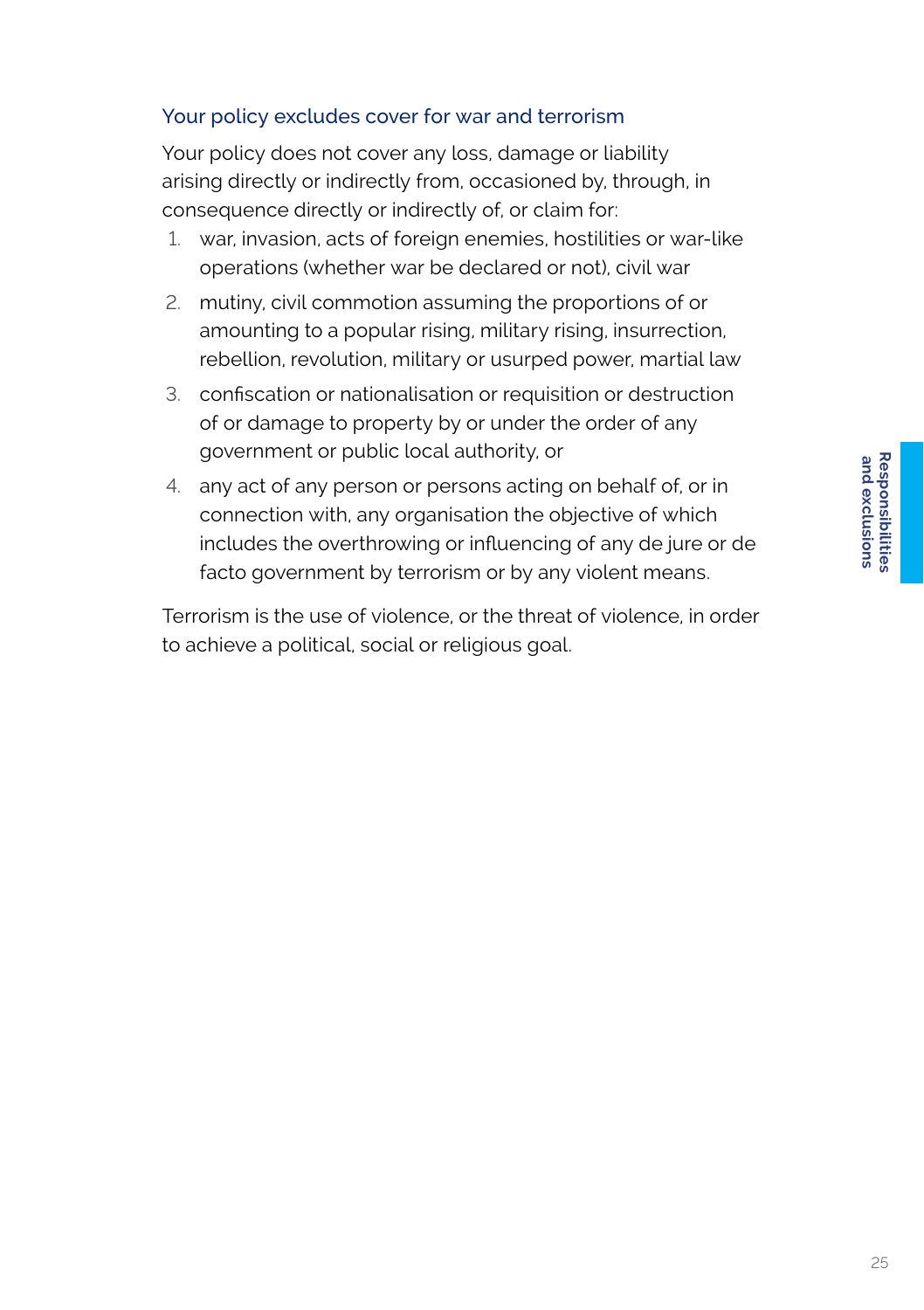## **You have certain responsibilities**

Here is a list of what you and any person in charge of your contents with your permission must do.

- 1. You must be honest and fair with us. All your statements made about this policy and any claim must be honest, correct and complete.
- 2. You must tell us immediately if:
	- a. your house becomes tenanted, or becomes a holiday home
	- b. anyone starts to use or live in your house for any business purpose
	- c. you make any structural alterations to your house
	- d. anyone identifies your property as being at risk from a natural hazard, such as flooding, landslips, geothermal activity, erosion, subsidence
	- e. any information about your property's risk from a natural hazard changes in the council's record or similar document.
- 3. You must tell us immediately whether you or any other person covered by this policy:
	- a. commits, is charged with, or is convicted of any criminal offence
	- b. has a claim declined or avoided
	- c. has insurance refused or cancelled by an insurance company, or has any special terms added to a policy.

We may change the terms that we insure you on, or the premium, to reflect the change in circumstances that you've told us about.

We may cancel your policy if what you tell us is in our opinion, a substantial change in risk.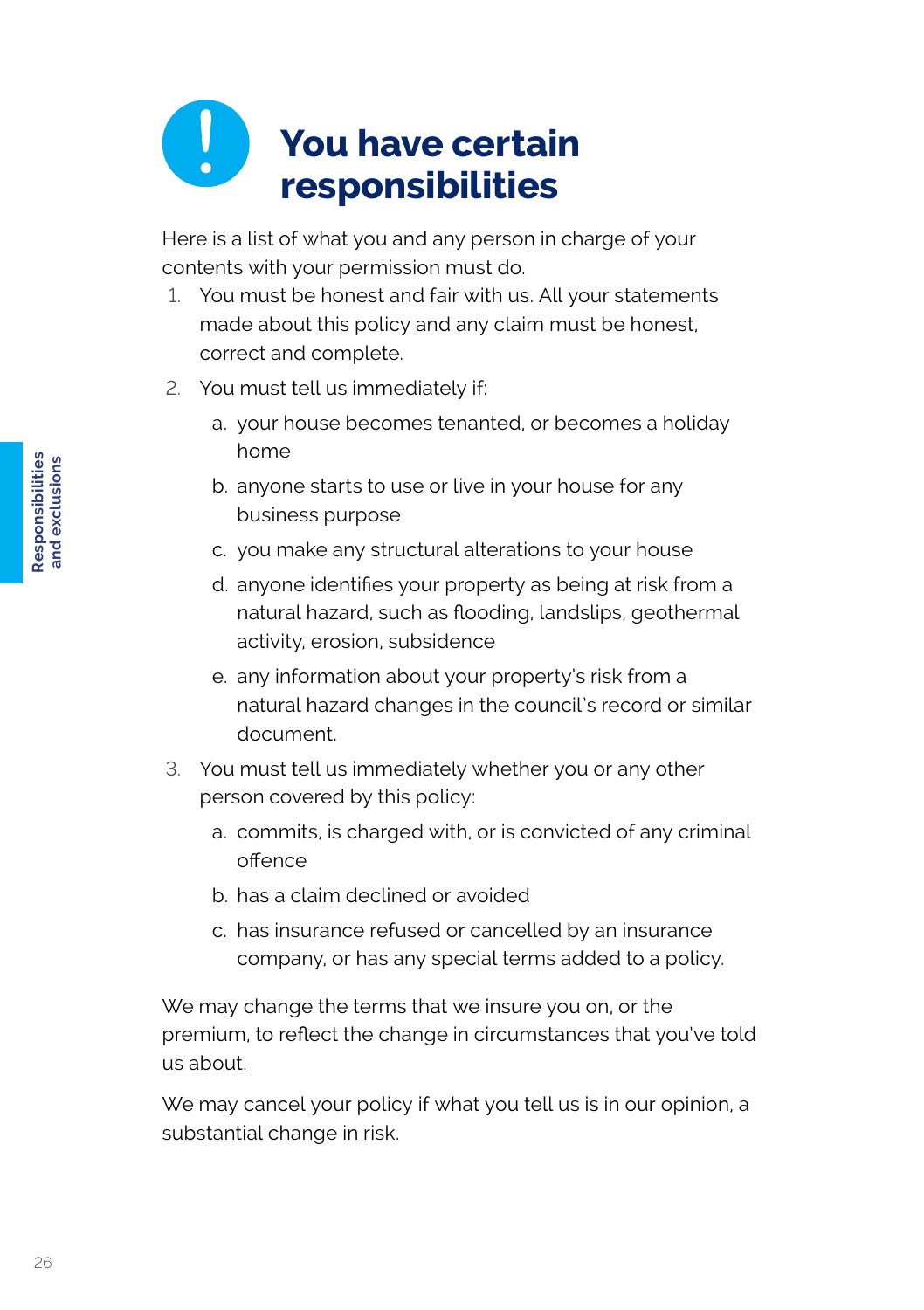- 4. You and any person in charge of your contents with your permission must:
	- a. take reasonable care to protect and maintain your contents and to avoid legal liability, and
	- b. ensure that your house is securely locked when unattended.
- 5. You must pay all premiums in full by the due date. If any premium remains unpaid 28 days following the due date for payment, we may cancel this policy (effective from the first day of the period that the unpaid premium relates).
- 6. If you let your house, or any part of your house, you must make a claim for loss you discover with any accommodation booking service you used before you can claim under this policy.

If you do not comply with your responsibilities under this section, What your responsibilities are on page 26, we can decline any claim (and recover any claims payment already made). We can also cancel or avoid this policy.

If we cancel your policy, we'll give you 14 days' notice emailed or posted to your last known address on our records. If we do this, we'll refund your unused premium.

If we avoid your policy, it will be treated as if it had never been taken out. We may also avoid or cancel any other policies you have with us.

If we ask, you'll have to refund any claims payments we've previously paid to you. If we do this, we'll email or post notice of this decision to your last known address on our records. We'll refund your entire premium paid less any claims already paid.

### **Make sure you have enough cover**

You must make sure the sum insured is enough to cover your house. If we find that you have understated the value of your house by more than 20% when claiming for loss, we'll only pay our rateable proportion of the loss. We won't apply this limit if the amount of loss is less than 5% of the sum insured.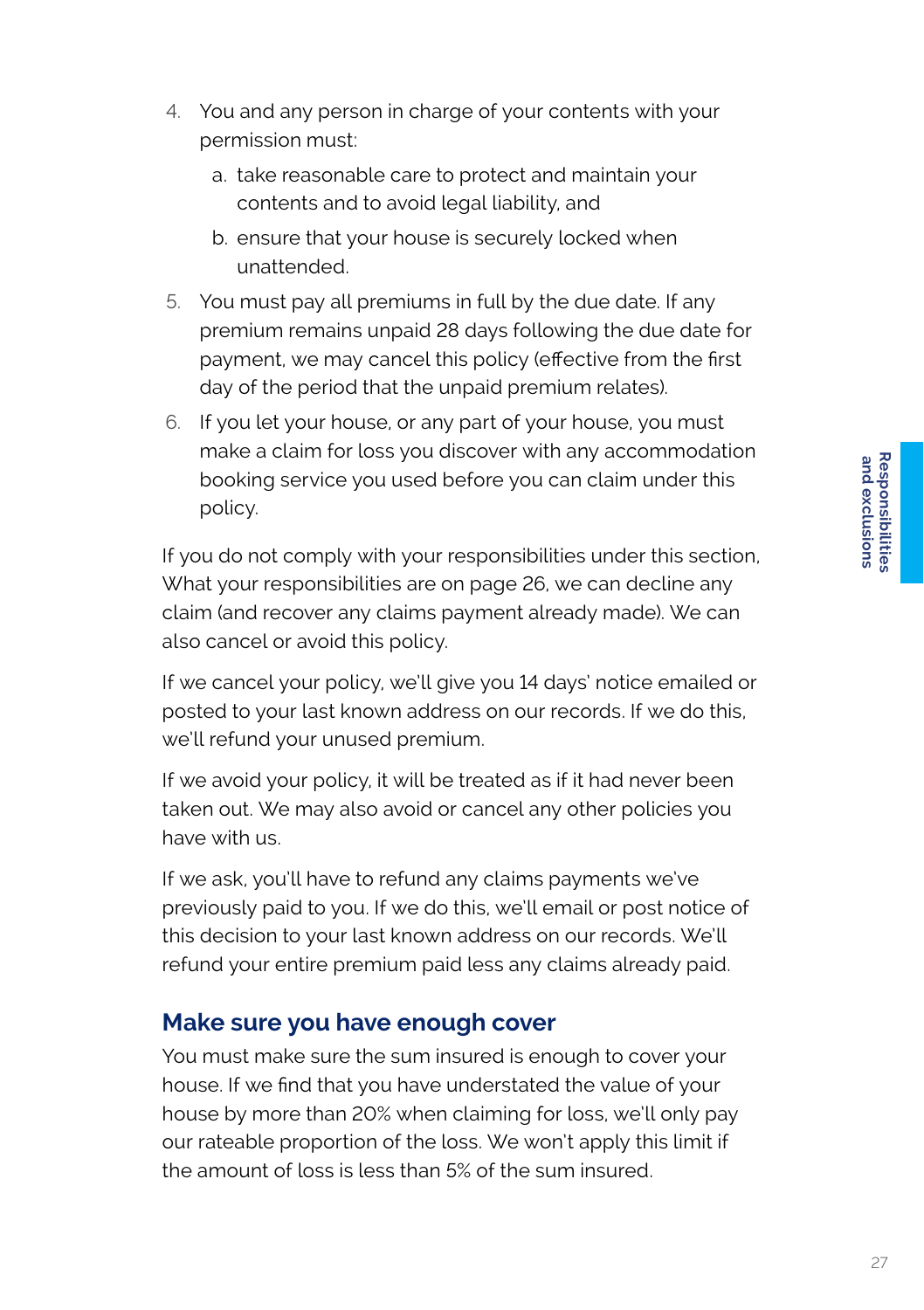

It is important that you tell us as soon as you become aware of any circumstances that may result in a claim.

Call us on **+678 22101** or go to [towerinsurance.com.vu/claims/](http://towerinsurance.com.vu/claims/ )  to make a claim online.

## **You have certain responsibilities at claim time**

Events leading to a claim can be stressful. Your personal safety is paramount, so make sure you and anyone else involved are safe from harm and if necessary, call the emergency services.

Here is a list of what you and any person in charge of your house with your permission must do at claim time.

#### Before you lodge your claim

You must:

- 1. Inform the Police if it appears that there has been arson, theft, burglary or malicious damage and provide details of the complaint to us. For example, the acknowledgement number.
- 2. Tell us as soon as possible:
	- a. if it is likely that you'll make a claim
	- b. if you or anyone else who may have cover under this policy is charged with any offence that resulted in loss of property or caused bodily injury to someone else
	- c. about any claim made against you by another person, with full particulars and all legal documents served on you.
- 3. Take all reasonable steps to prevent further loss or liability.
- 4. Get our permission before you arrange for any repairs or replacement, or incur any expense for any claim.
- 5. If we ask you to complete a claim form, return that claim form to us within 30 days.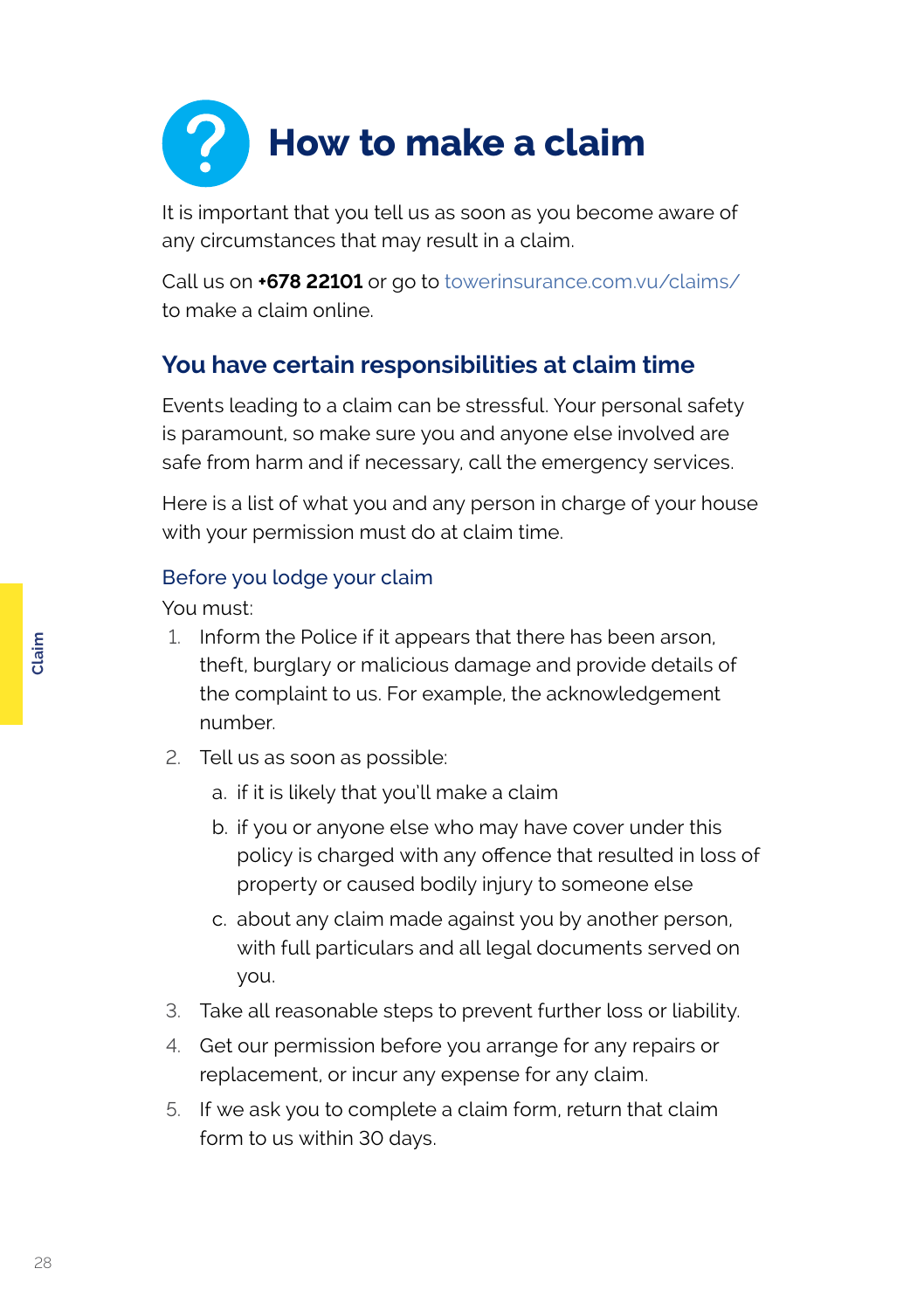#### Once you've lodged your claim

You must:

- 6. Let us inspect the loss if we ask and deal with any salvage reasonably; no property may be abandoned to us.
- 7. Provide proof of ownership or purchase (such as receipts, bank statements, credit card vouchers, warranties, guarantees, photos, videos, and so on) for any property you claim for.
- 8. Let us complete all necessary documents and authorities for any claims under this policy as your authorised agent.
- 9. Comply with all our requests about your claim by providing full cooperation, information and assistance.
- 10. Not discuss a claim made on you by another person with them; instead, refer them to us. Pay any applicable excess and any applicable additional excess as described under *What excesses you may need to pay* on page 30.
- 11. Let us instruct a solicitor of our choice to conduct your defence. Follow the recommendations of that solicitor about the conduct or continuation of your defence.
- 12. Let us talk with that solicitor when necessary about the details of the case and the conduct or continuation of your defence.

#### After we've accepted your claim

You must:

- 13. Cooperate fully in any action we take to recover money from other parties involved in your claim.
- 14. Let us take over for our own benefit and settle any legal right of recovery you may have.
- 15. Tell us if any person is ordered to make reparation to you for any loss or cost that was part of the claim. Reimburse us for that payment as soon as you receive any reparation.
- 16. Tell us if any lost or stolen property that was part of the claim is found or recovered. Hand it over to us or, at our option, refund any money paid by us if we request it.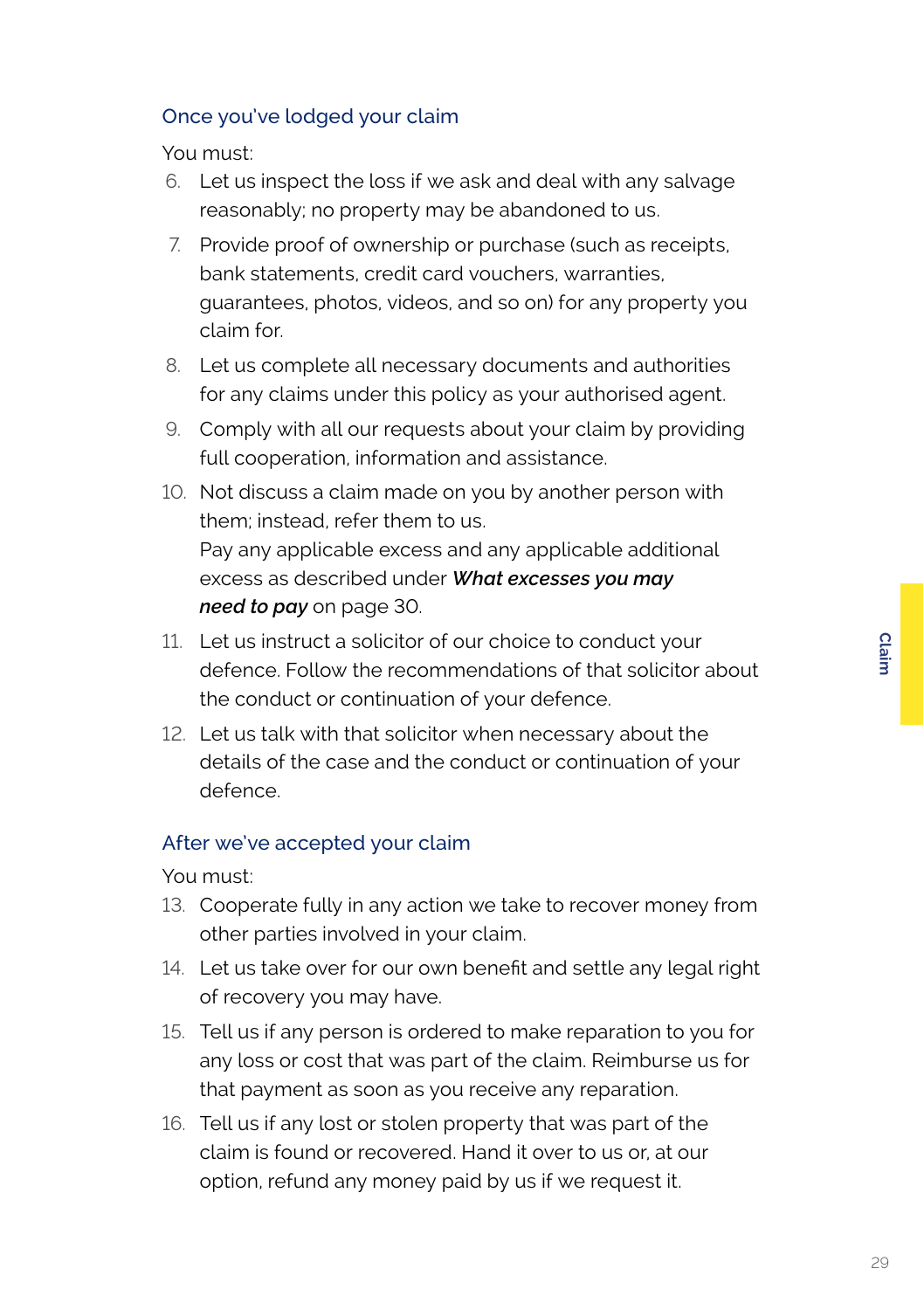#### **At any time:**

17. Do not start repairing or replacing your house or incur any costs (such as surveyors, engineers, demolition or debris removal costs), without our prior approval.

If you do not comply with your responsibilities under this section, *You have certain responsibilities at claim time* on page 26, we can decline any claim (and recover any claims payment already made). We can also cancel or avoid this policy.

If we cancel your policy, we'll give you 14 days' notice emailed or posted to your last known address on our records. If we do this, we'll refund your unused premium.

If we avoid your policy, it will be treated as if it had never been taken out. We may also avoid or cancel any other policies you have with us.

If we ask, you'll have to refund any claims payments we have previously paid to you. If we do this, we'll email or post notice of this decision to your last known address on our records. We'll refund your entire premium paid less any claims already paid.

## **How we'll look after your claim**

When you contact us to make a claim we'll:

- 1. process your claim within the terms of the policy
- 2. explain how the claims process works
- 3. explain what we need to go ahead with your claim
- 4. if required, arrange for an assessor, investigator or other specialist to inspect the loss and explain the procedure that will be followed
- 5. keep you updated on your claim's progress
- 6. give you the information you need on how we'll settle your claim
- 7. if we decline your claim, we'll clearly explain why.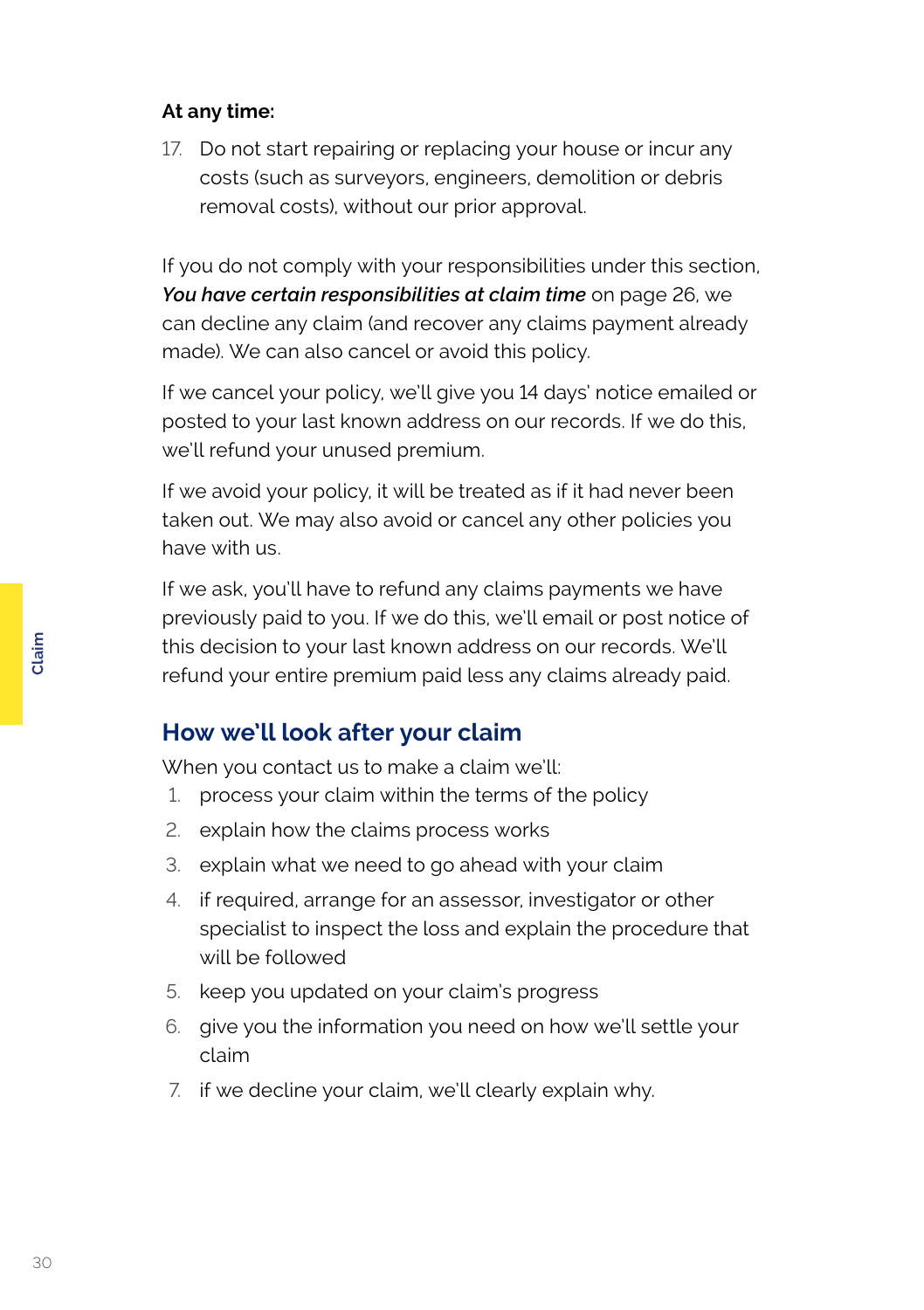## **What excesses you may need to pay**

The excess is the amount of any claim that you're responsible for. The excess applies to each event resulting in a claim.

Where loss has been caused on multiple occasions or events an excess will apply to each occasion or event.

Unless the benefit being claimed says it is excess free you'll need to pay your excess. Your excess and any additional excesses that may apply are detailed on your certificate of insurance and in this policy wording.

Where a benefit specifies an additional excess, that additional excess will apply above any other excess on your certificate of insurance.

## **How we'll settle your claim**

The maximum per event that we'll settle your claim for is the least of:

- 1. the actual cost to repair your house, or
- 2. the actual cost to replace the actual square metre area of your house before the loss, or the square metre area shown on your certificate of insurance (whichever is the lesser), or
- 3. the house sum insured as shown on your certificate of insurance.

We'll settle your claim for loss following the process set out below.

#### Economic repair

If we decide it is economic to repair the loss to your house that is covered under this policy, we'll, at our option, choose one of the following:

- 1. repair the loss to your house, or
- 2. pay you for the actual repair cost, as those costs are incurred by you, to repair the loss to your house, or
- 3. pay you in cash the estimated repair cost to repair the loss to your house.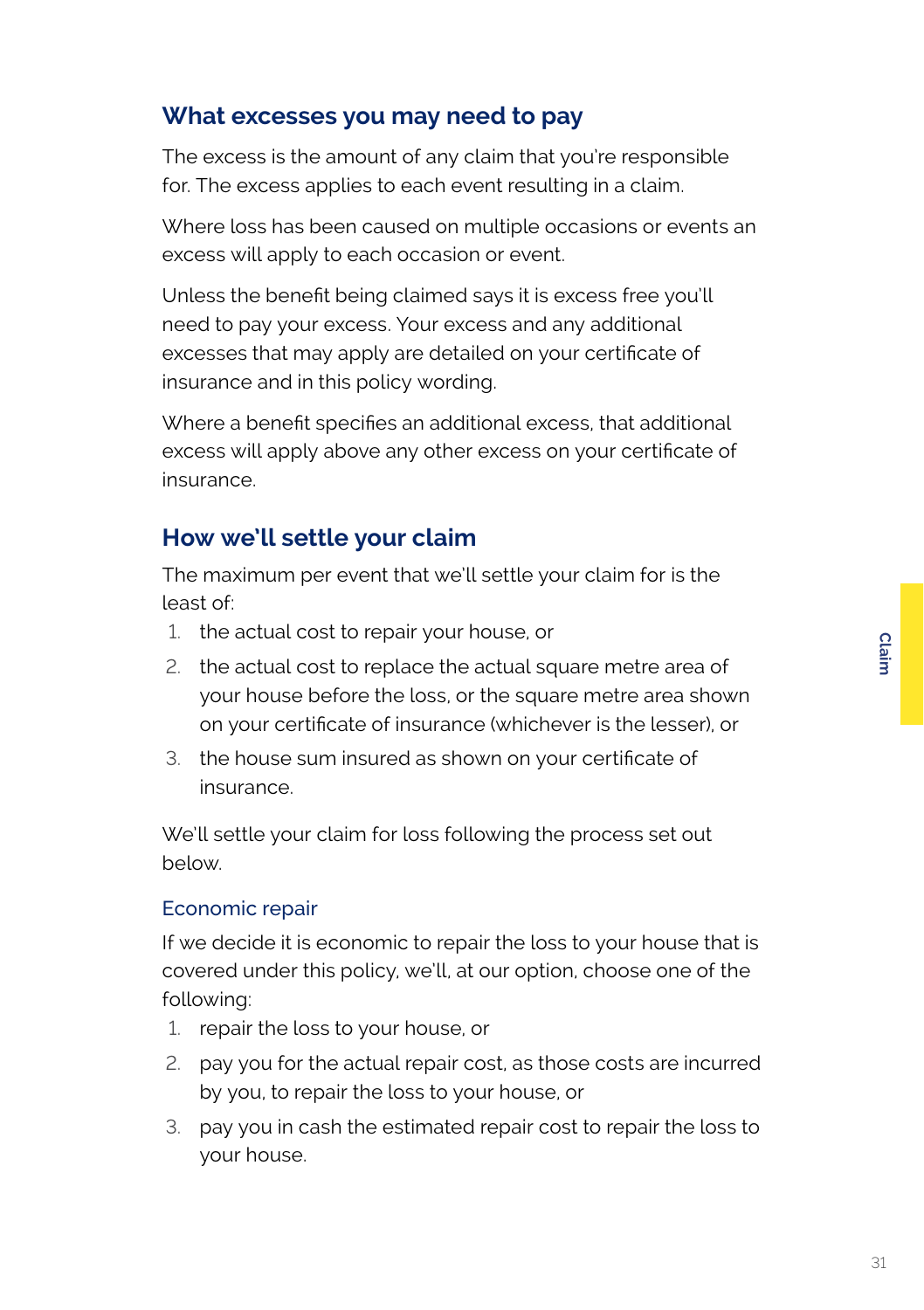Alternatively, you may elect to receive in cash the current replacement value of the repairs to your house.

After a partial loss to your house that is covered by this policy, your sum insured will reduce by the amount that it would take to repair that loss. We'll restore the full sum insured once the house has been fully repaired. Cover will not be restored if the house suffers a total loss.

#### Uneconomic repair

If we decide it is uneconomic to repair the loss to your house that is covered under this policy the following apply:

- 1. We'll, at our option, choose one of the following:
	- a. replace your house at the situation, or
	- b. pay you for the actual replacement cost, as those costs are incurred by you, to replace your house at the situation, or
	- c. pay you in cash the estimated replacement cost to replace your house at the situation.
- 2. If it is not legally or practically possible to replace your house at the situation, (including for example; because of local authority laws, or the circumstances surrounding the land), we'll, at your option, either:
	- a. pay you for the actual replacement cost, as those costs are incurred by you, to replace your house at an alternative site in Vanuatu, or
	- b. pay for you to buy another comparable house in Vanuatu (excluding the value of the land) provided the cost is not greater than the estimated replacement cost of replacing your house at the situation.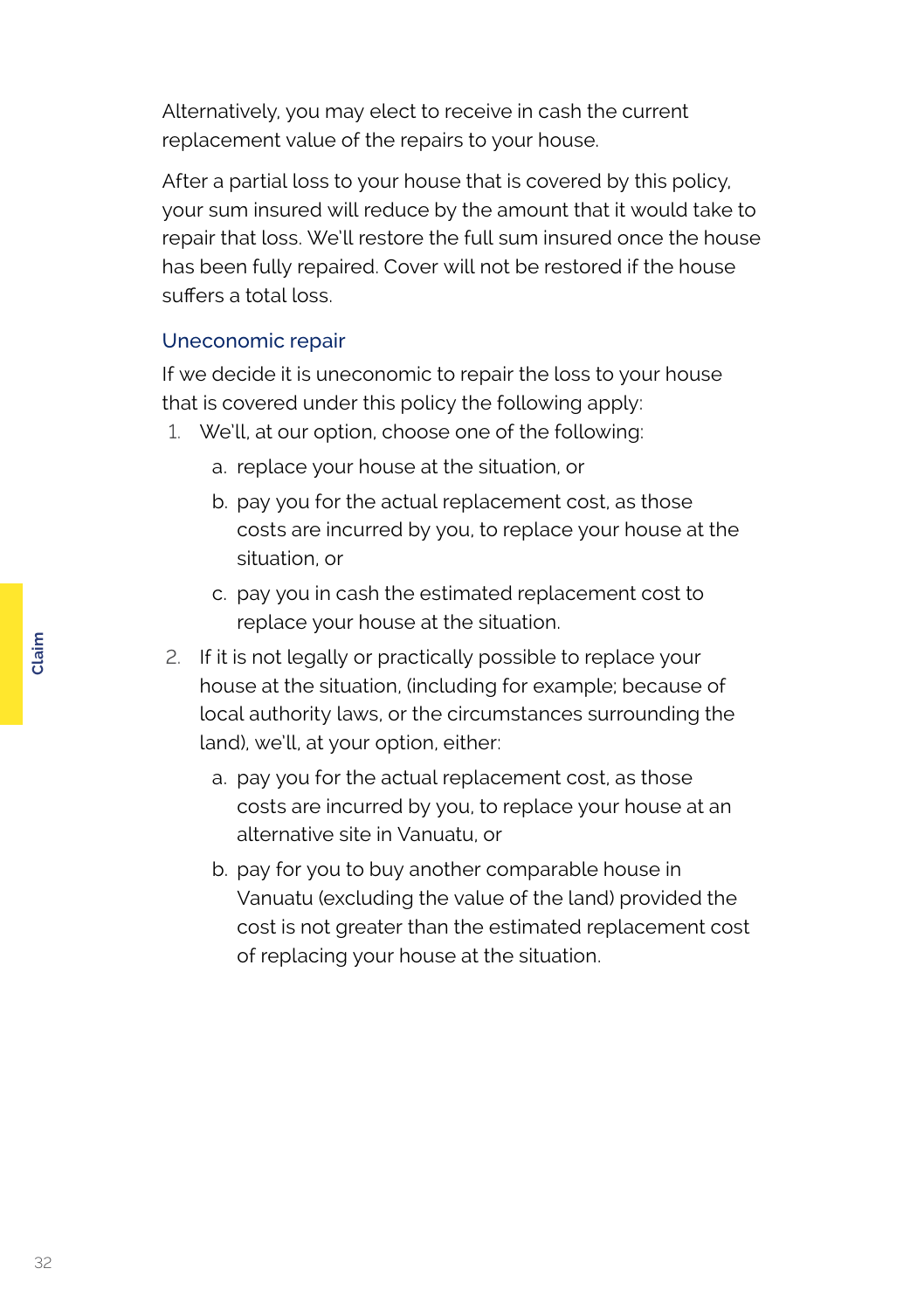- 3. If we choose to pay you for the actual replacement cost, as those costs are incurred by you, you may choose one of the following options instead:
	- a. you may be paid for the actual replacement cost, as those costs are incurred by you, to replace your house at another site in Vanuatu (excluding demolition and removal of debris costs unless actually incurred). This is provided the cost is not more than the estimated replacement cost of replacing your house at the situation
	- b. you may be paid for the actual cost of buying another comparable house in Vanuatu, including necessary legal and associated costs (excluding the value of the land). This is provided the cost is not more than the estimated replacement cost of replacing your house at the situation (excluding demolition and removal of debris costs unless actually incurred)
	- c. you may receive a cash payment based on the current replacement value of your house, as assessed by us, excluding demolition and removal of debris costs unless we agree otherwise.
- 4. If you choose to sell your house and land without our prior agreement, your settlement options will be limited and you may choose from one of the following options instead:
	- a. we'll pay you for the actual cost of buying another comparable house in Vanuatu including necessary legal and associated costs (excluding the value of the land)
	- b. you may receive a cash payment based on the current replacement value of your house excluding demolition and removal of debris costs unless we agree otherwise.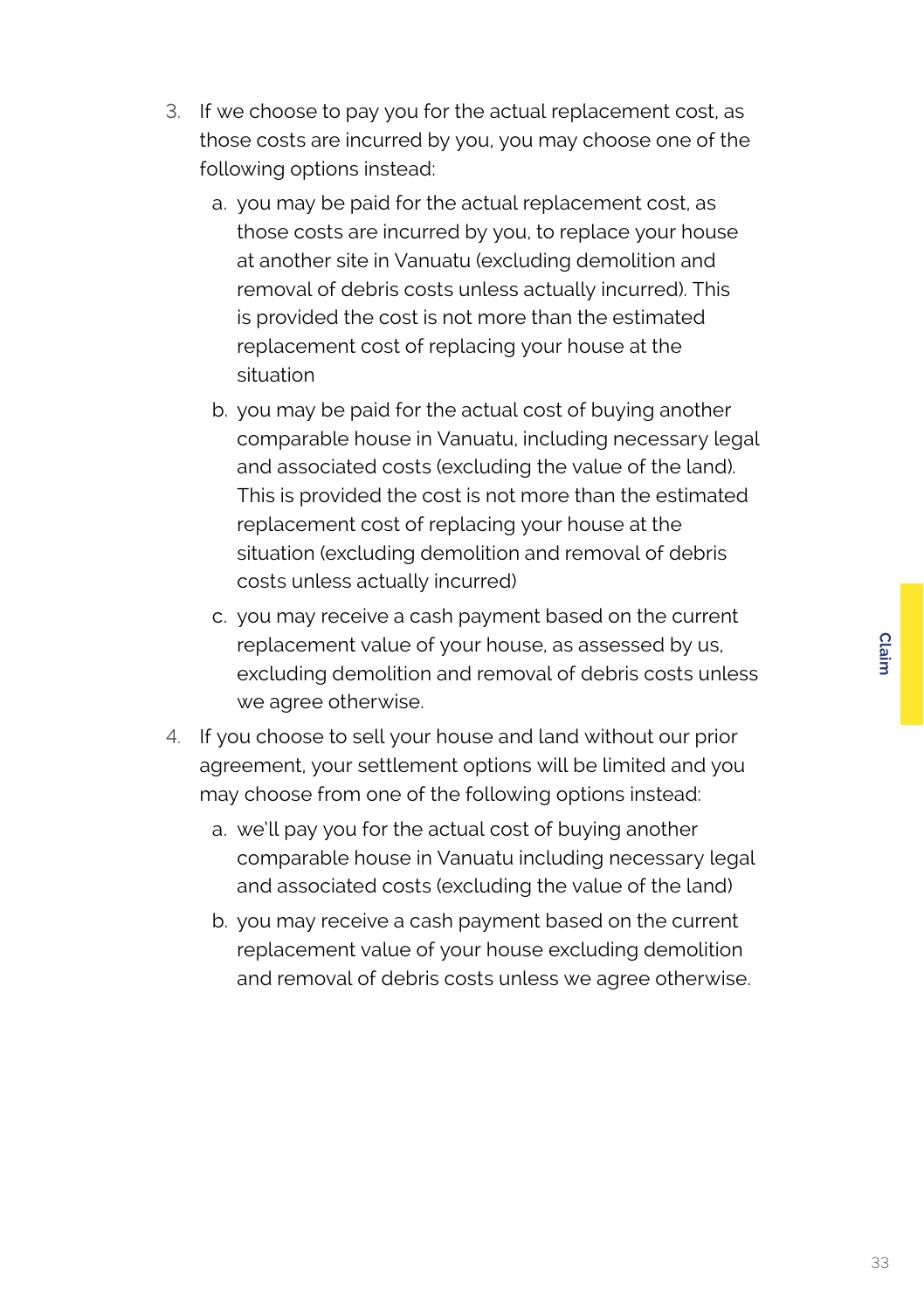#### In all cases:

- 1. We'll pay, where necessary:
	- a. the reasonable extra cost of complying with local authority laws and regulations when repairing or replacing the damaged parts of your house. This is provided those damaged parts complied with local authority laws and regulations at the time they were built or altered
	- b. the reasonable architects', engineers' and surveyors' fees necessary for the repair or replacement provided they are authorised by us before they are incurred
	- c. the reasonable cost of demolition and the removal of debris that directly caused the loss, including the contents unless specifically excluded.
- 2. Where we've paid the demolition and removal of debris costs, we retain any salvaged property.
- 3. If you pay your premium by instalments and your house is uneconomic to repair, you must pay the rest of the annual premium before we settle your claim.
- 4. If we've been notified of a financial interest in your house, we're obliged to make any cash payment to the interested party (for example, a mortgagee) up to the amount of its interest. This payment counts towards meeting our obligations under this policy.
- 5. We'll use building materials and construction methods commonly used at the time of the repair or replacement.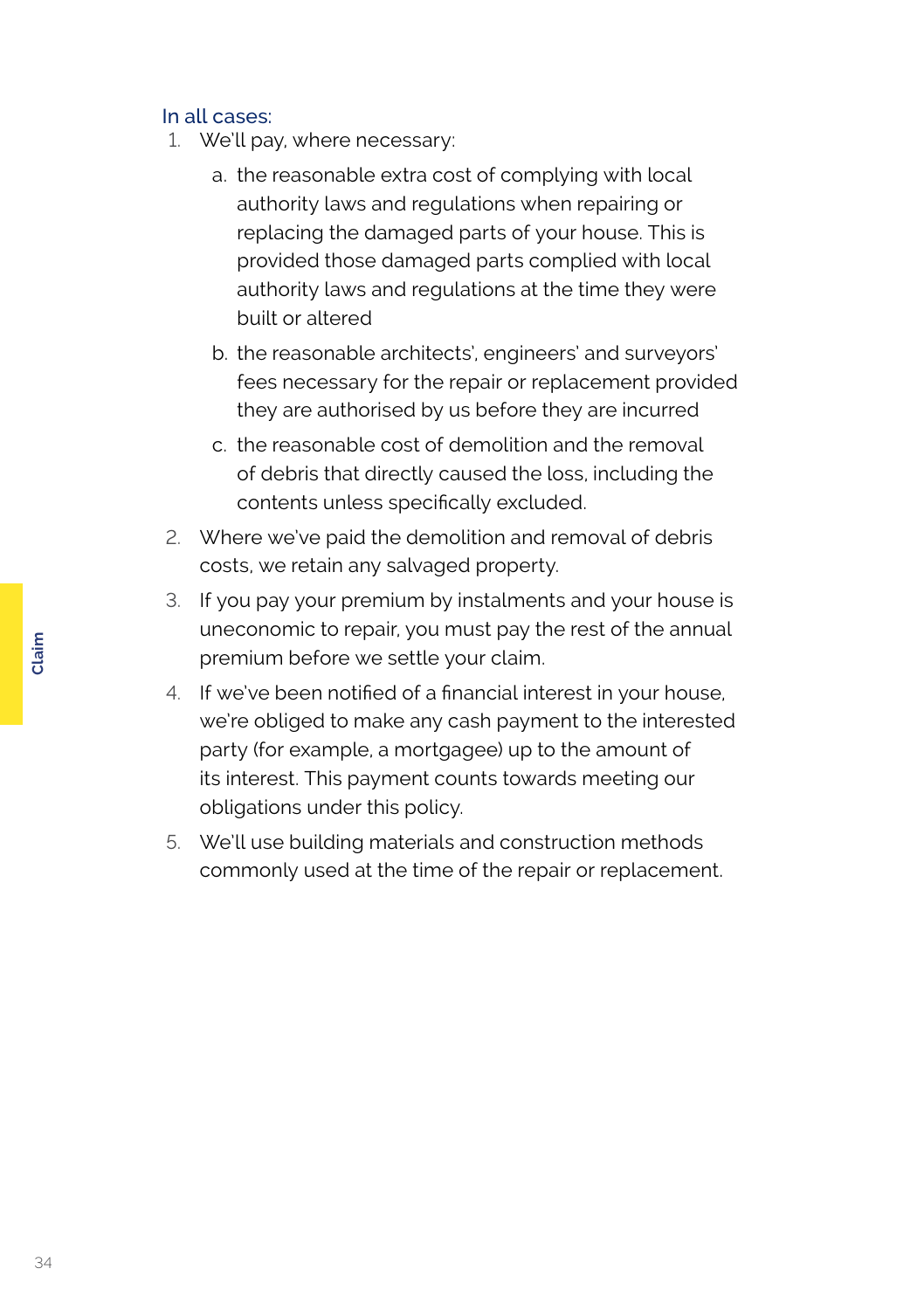- 6. We'll not:
	- a. pay any extra cost of repairing or replacing any part of your house caused by that part not having a legally required building consent when it was built, or that part being built contrary to the building consent issued
	- b. pay for repairing or replacing any part of your house that has not suffered loss
	- c. pay for any neighbouring property's share where you jointly own property such as retaining walls, fences, gates or driveways
	- d. pay the cost of repair or replacement beyond what is reasonable, practical or comparable with the original when built or renovated
	- e. repair or replace your house exactly to its previous condition.

#### **Assignment**

Where you've made a claim for the repair or replacement of your house, you must not transfer any of your rights, obligations, title, interests or benefits under this policy without our prior written consent. If you do not obtain our prior written consent, any transfer is invalid at law.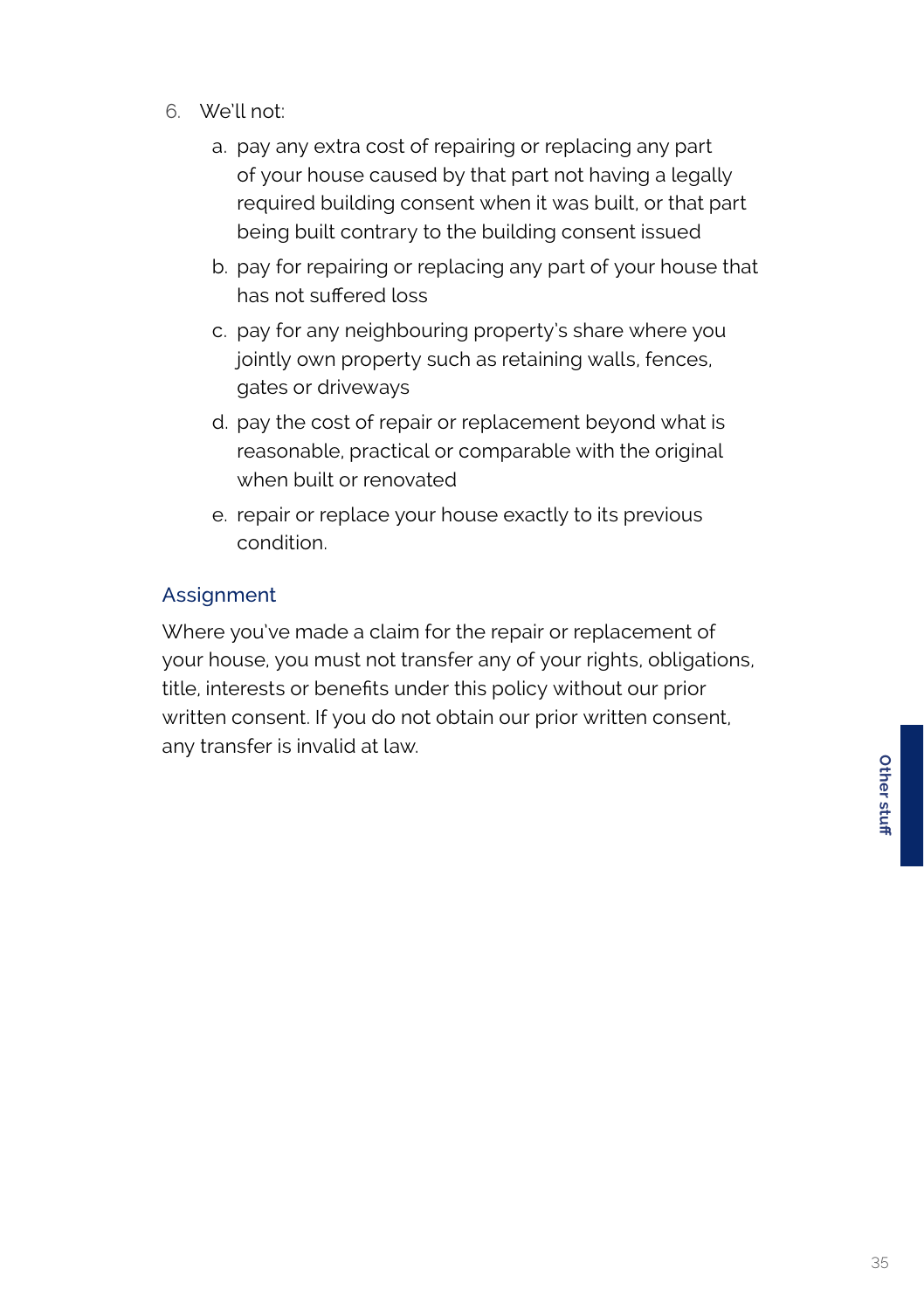

## **You can cancel this policy**

You can cancel this policy, by notifying us either online or by email or phone. We'll refund the unused portion of your premium.

We may cancel or avoid this policy in accordance with the express rights of cancellation and/or avoidance set out in the headings:

- 1. *You have certain responsibilities* on page 26
- 2. *You have certain responsibilities at claim time* on page 28
- 3. *Making changes to this policy* on page 36

If we cancel your policy, we'll refund your unused premium.

## **Free look period**

If you're not completely happy with your policy, you can cancel it within 30 days of the start date so long as you've not made any claims.

We'll refund any premiums you paid and we'll both regard this policy as never having started.

## **Making changes to this policy**

You can have this policy altered as long as we agree to that alteration and have confirmed this to you.

We can alter the terms or cancel this policy by giving you at least 14 days' notice sent or emailed to your last known address on our records in any of the following circumstances:

- 1. to reflect any material changes to relevant law
- 2. to increase the level of existing cover, or add additional cover
- 3. if we're no longer able to secure reinsurance protection for perils covered by this policy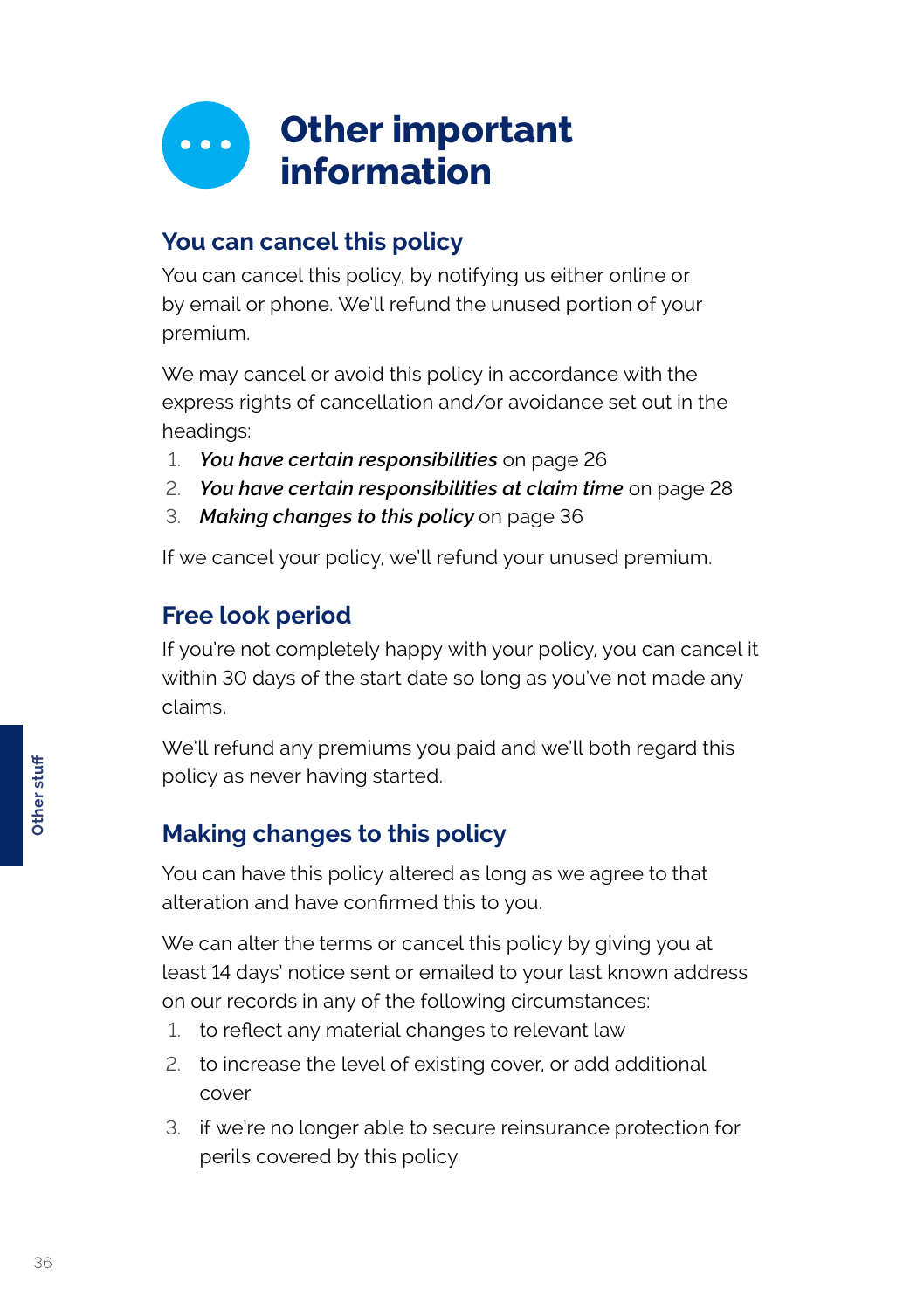- 4. to allow for a material change in your (or your property's) risk profile
- 5. to allow for a material change in the risk profile of a group of similar policy holders (or similar insured property) that will not be commercially sustainable for us under current policy terms.

If you do not agree to the alterations to the terms of your policy, you can cancel it (effective from the date of the proposed alteration). You can do this by contacting us online or by email or phone, before the effective date of the proposed alterations. If you cancel on this basis, we'll refund your unused premium.

## **Other parties with a financial interest**

You authorise us to disclose personal information about your insurance to any holder of a financial interest in the house.

## **This policy is under Vanuatu law**

#### Vanuatu has jurisdiction

The laws of Vanuatu apply to this policy. The Courts of Vanuatu have exclusive jurisdiction in relation to legal proceedings about this policy.

Any compensation awarded or costs or expenses of litigation outside Vanuatu are not covered.

#### Vanuatu currency and taxes apply

All sums insured and policy limits are expressed in Vanuatu currency and include Value Added Tax (VAT) and all other taxes. All claims will be paid in Vanuatu currency.

### **How we'll communicate with you**

We'll communicate with you to your last notified physical or email address.

If email is your preferred method of communication, the address you provided to us must be valid and must be checked on a regular basis.

You must tell us if you change your physical or email address.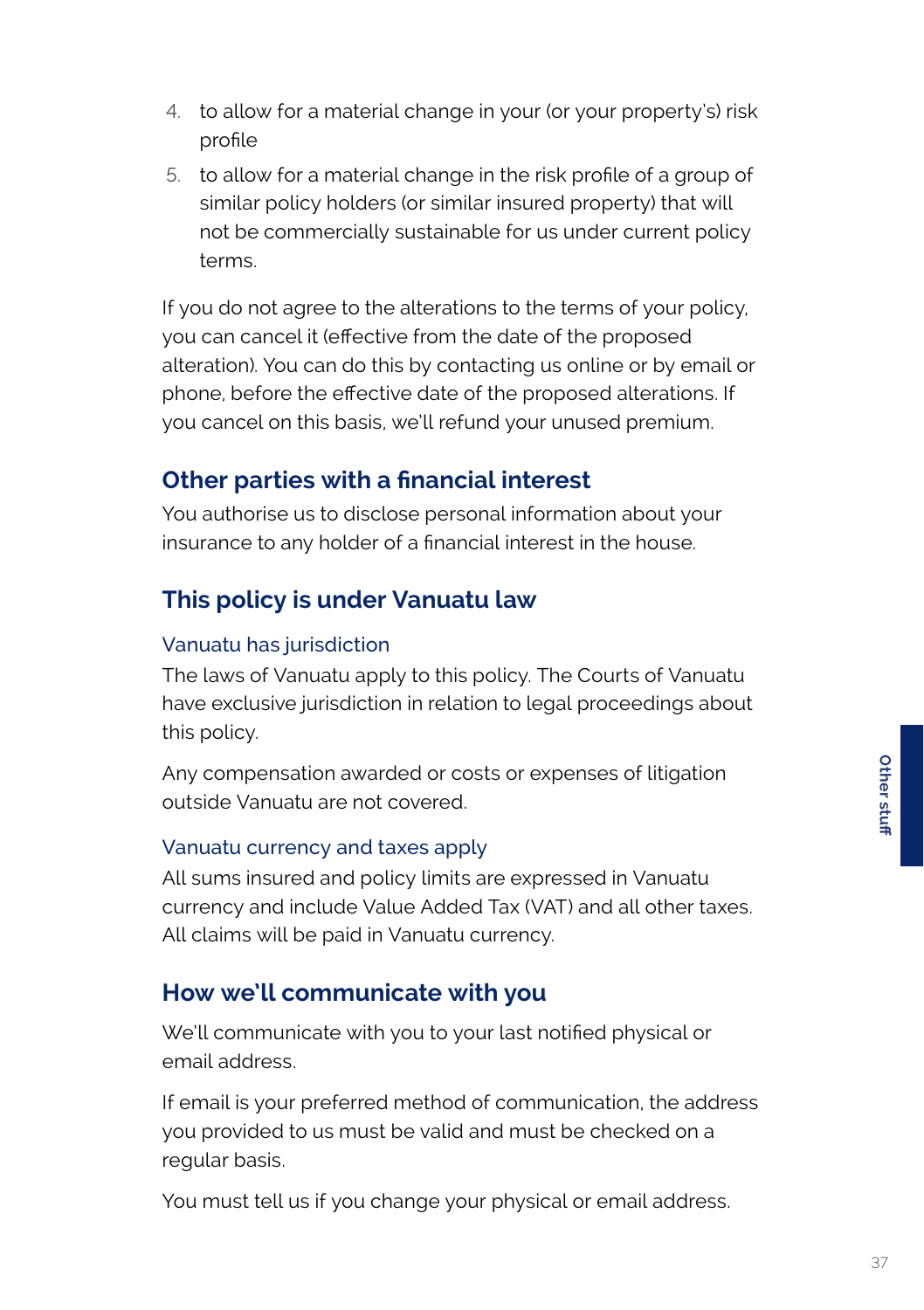## **Talk to us if you have a concern**

We always strive to give the best possible service. So, if you're not happy with something – anything – please let us know. We'll aim to get it sorted for you quickly and fairly.

Often a quick conversation with us can help straighten things out. But, every now and then an issue might occur that can't be easily resolved. If that's the case, we'll talk you through our internal disputes resolution procedure. And if we still can't agree, we'll let you know how you can access our external disputes resolution provider.

If you would like more information, check out [towerinsurance.com.vu/contact-us/complaints-procedure/](http://towerinsurance.com.vu/contact-us/complaints-procedure/)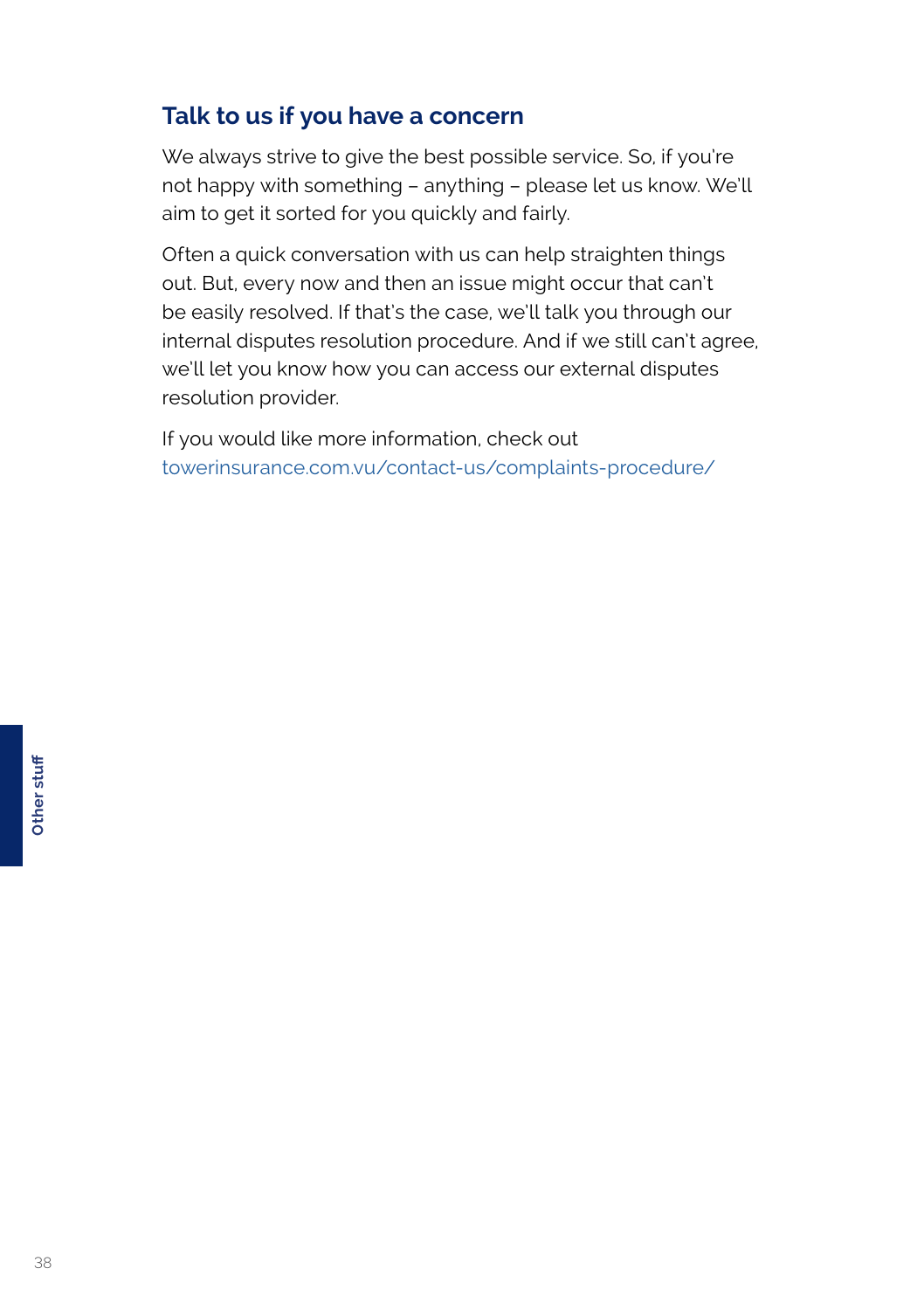

Please note words in the singular can be in the plural and vice versa.

#### **Accidental**

Unintended and unexpected by you.

#### Bodily injury

Accidental bodily injury to a person occurring during the period of insurance in Vanuatu including death, illness, disability, disease, shock, fright, mental anguish or mental injury.

#### Certificate of insurance

The certificate of insurance first issued to you or any further certificate issued following a change to the policy or a renewal of the policy (whichever applies at the time of the event).

#### Communicable disease

Any disease which can be transmitted by any substance or agent from any organism to another by any method of transmission where the disease, substance or agent can:

- 1. cause or threaten damage to human health or human welfare
- 2. cause or threaten damage; deterioration; loss of value or marketability; or loss of use of property.

#### Computer system

Any of the following things:

- 1. any computer, hardware, software, communications system
- 2. any electronic device (including, but not limited to, smart phone, laptop, tablet, wearable device)
- 3. any server, cloud, or microcontroller, including any similar system or configuration of them and including any associated input, output, data storage device, networking equipment or back up facility.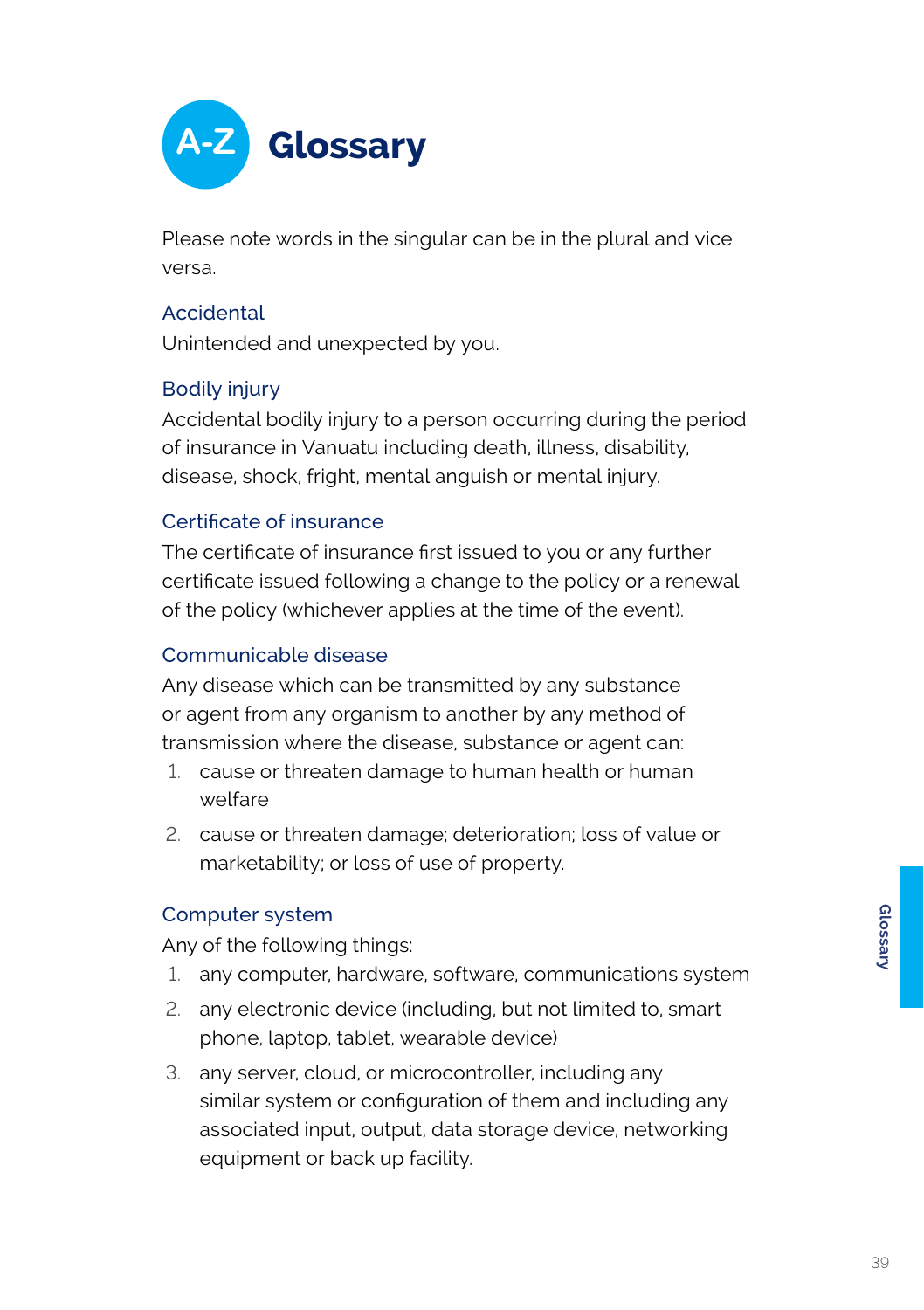#### Current replacement value

The market value of your house at the time of the loss less the value of the land it is situated on as a vacant site, or your house sum insured, whichever is the lesser.

#### Cyber-attack

One or more unauthorised, malicious, or criminal acts regardless of time and place - involving access to, processing of, use of or operation of a computer system. A cyber-attack can be the threat or hoax of these acts.

#### Cyber incident

Any of the following things:

- 1. any error or omission or series of related errors or omissions involving access to, processing of, use of or operation of any computer system
- 2. any partial or total unavailability or failure to access, process, use or operate any computer system; it can be a single incident or a series of related incidents.

#### Data

Information, facts, concepts, code, or any other information of any kind that is recorded or transmitted in a form to be used, accessed, processed, transmitted, or stored by a computer system.

#### **Excess**

The amount of any claim that you must bear as shown on your certificate of insurance and/or in this policy wording.

#### Garden retaining walls

A wall that is built for the sole function of retaining land and that is not essential for the building or positioning of your domestic buildings (because these are included in your house definition). It does not include any retaining walls that are incomplete or any retaining wall over 1.5 metres above ground that does not have any required local authority consent.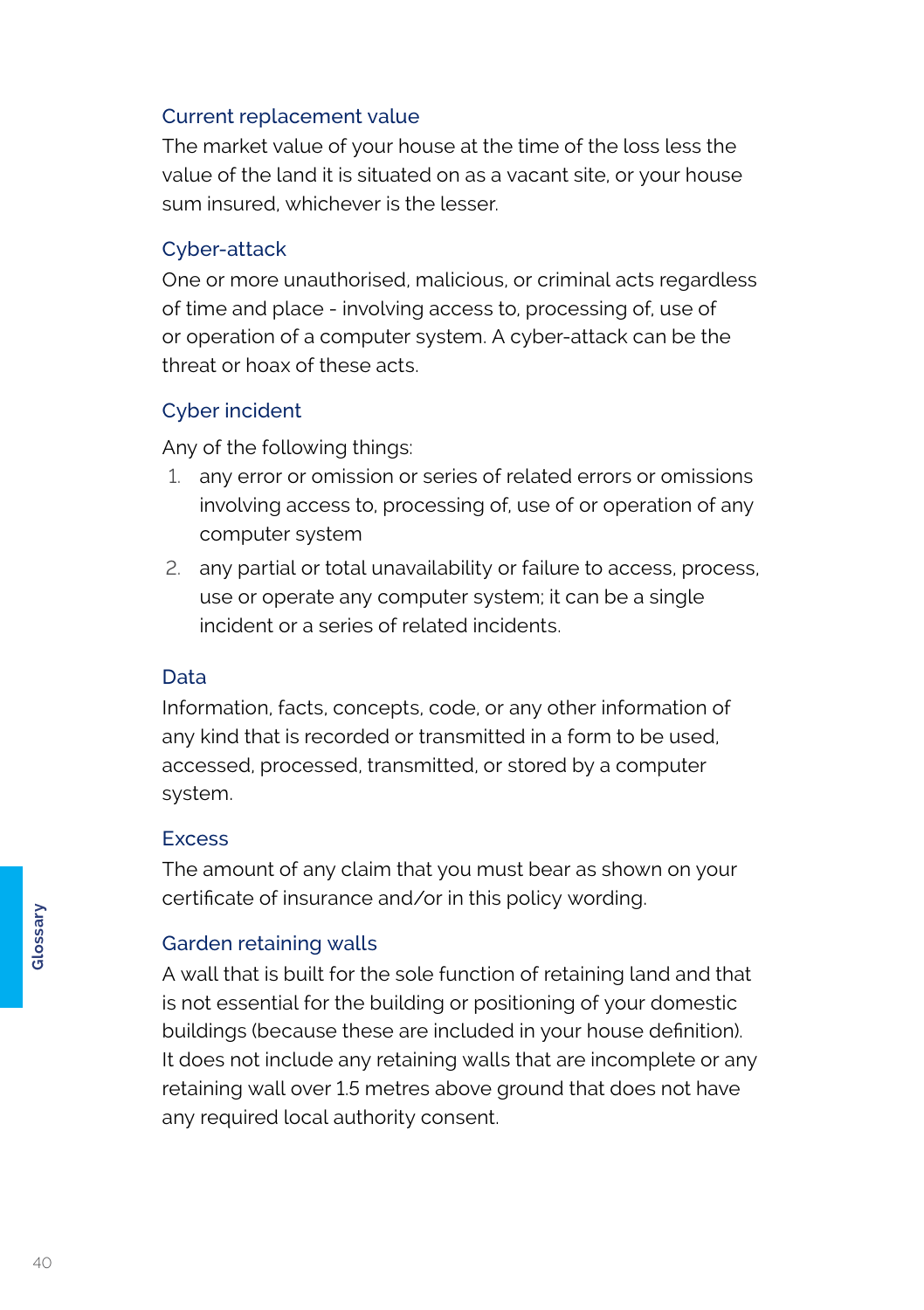#### **House**

As defined under *What your house policy does and does not cover* on page 8 of this policy.

#### Loss

Sudden and accidental physical loss or sudden and accidental physical damage occurring during the period of insurance in Vanuatu.

#### Natural disaster damage

Physical loss or physical damage as a direct result of earthquake, natural landslip, volcanic eruption, hydrothermal activity or tsunami. This includes damage or destruction occurring (whether accidentally or not) as a direct result of measures taken under proper authority to avoid the spreading of or to otherwise reduce the consequences of an earthquake, natural landslip, volcanic eruption, hydrothermal activity or tsunami.

#### Natural landslip

The movement of ground forming materials that, before movement, formed an integral part of the ground. Such materials might be one or more of natural rock, soil, or artificial fill. 'Movement' means any one or more of falling, sliding, or flowing. Movement of ground due to below-ground subsidence, soil expansion, soil shrinkage, soil compaction or erosion is not a natural landslip.

#### Period of insurance

The period shown on your certificate of insurance. If you select a start date in the future, cover will begin at 12:00am on that day. Otherwise cover begins at the time you purchased this insurance. Covers ends at 11:59pm on the last day shown on your certificate of insurance or at the effective time of cancellation.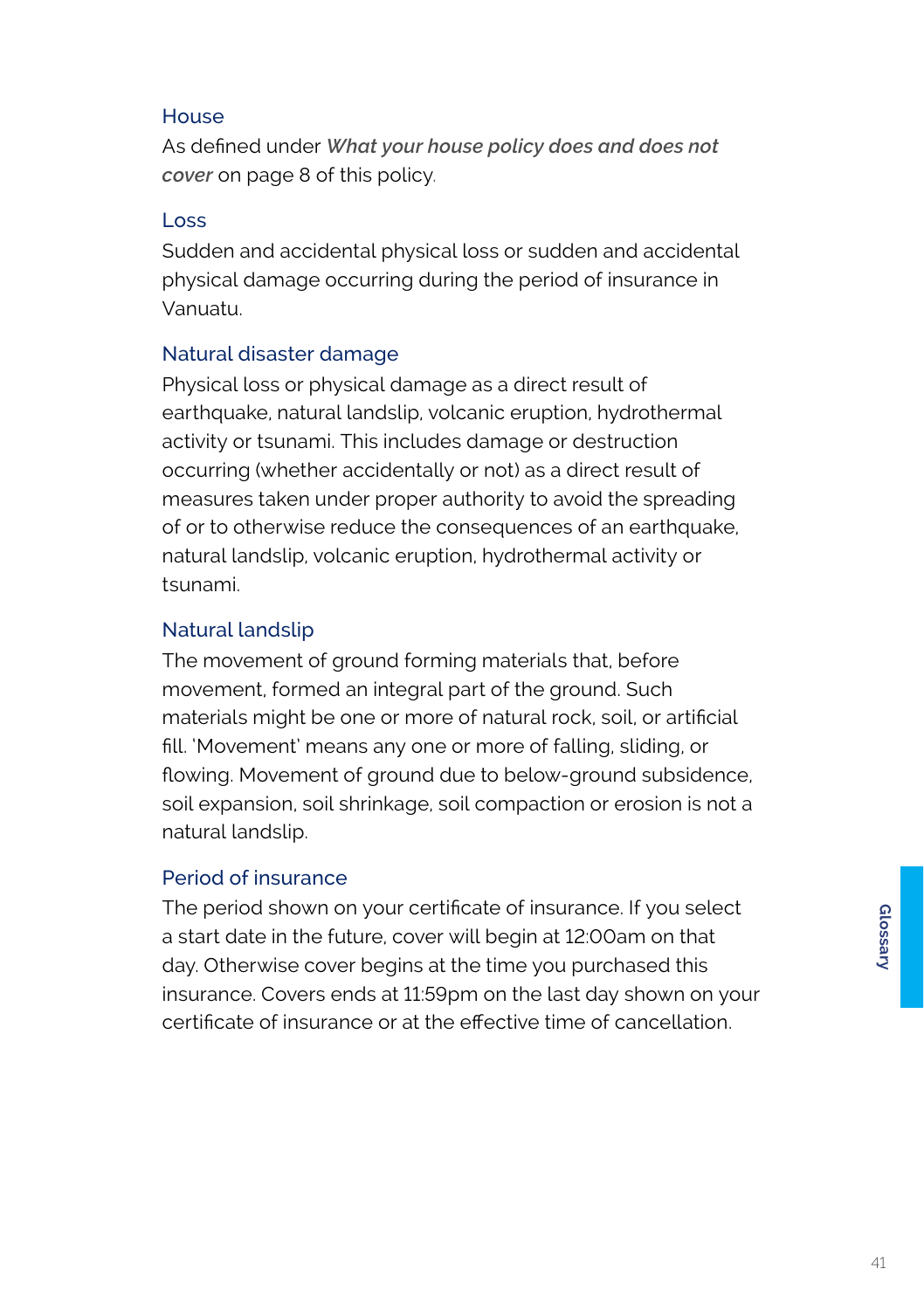#### Repair cost

The reasonable cost to repair your house to a standard that is reasonably equivalent to its appearance, size, functionality and relative quality when new, but without necessarily reproducing it exactly.

#### Replacement cost

The reasonable cost to replace your house to a standard that is reasonably equivalent to its appearance, size, functionality and relative quality when new, but without necessarily reproducing it exactly.

#### **Situation**

The address that is shown on your certificate of insurance named as the Situation.

#### Special features

Any of the following that are permanently fixed or built in on the same site as your house:

- 1. solar power system
- 2. solar water heating system
- 3. swimming pool or spa pool including pumps and motors
- 4. tennis court (permanent material such as concrete, artificial grass or tar seal but not grass)
- 5. any other feature we've agreed to cover.

#### Sum insured

The figure specified on your certificate of insurance and/or in this policy wording.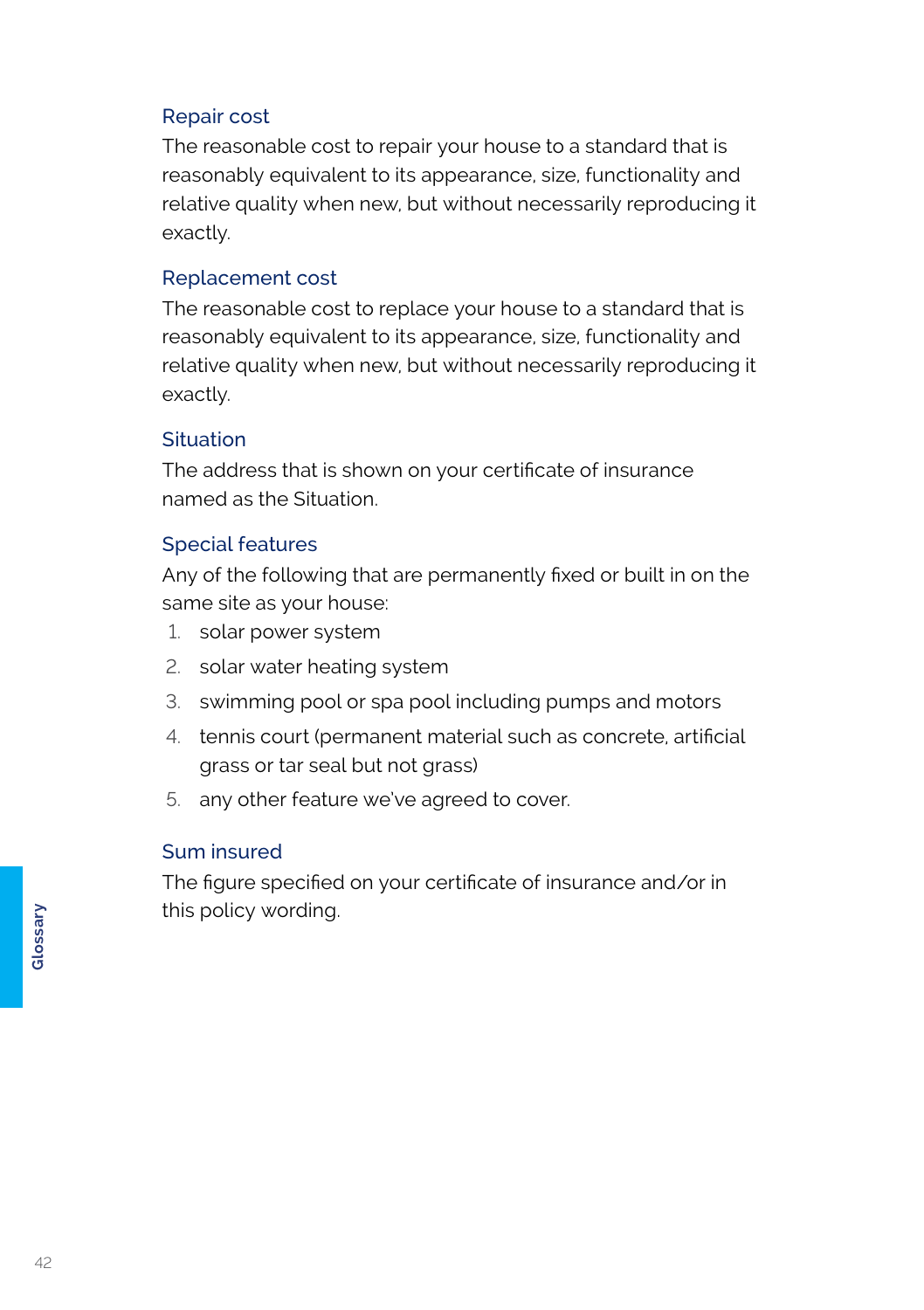#### Uninhabitable

A residence that no longer has a functional bathroom or kitchen or is unsafe or impractical to live in, as determined by us, or by government or local authorities.

#### Unoccupied

There is no-one staying in the house overnight.

#### Unused premium

Premium for the days you've paid for, but will not be insured (calculated as at the effective date of cancellation).

#### We, us or our

Tower Insurance (Vanuatu) Limited.

#### You or your

The person or persons or corporate body named on your certificate of insurance as the insured. Where you jointly own the house the policy insures you jointly.